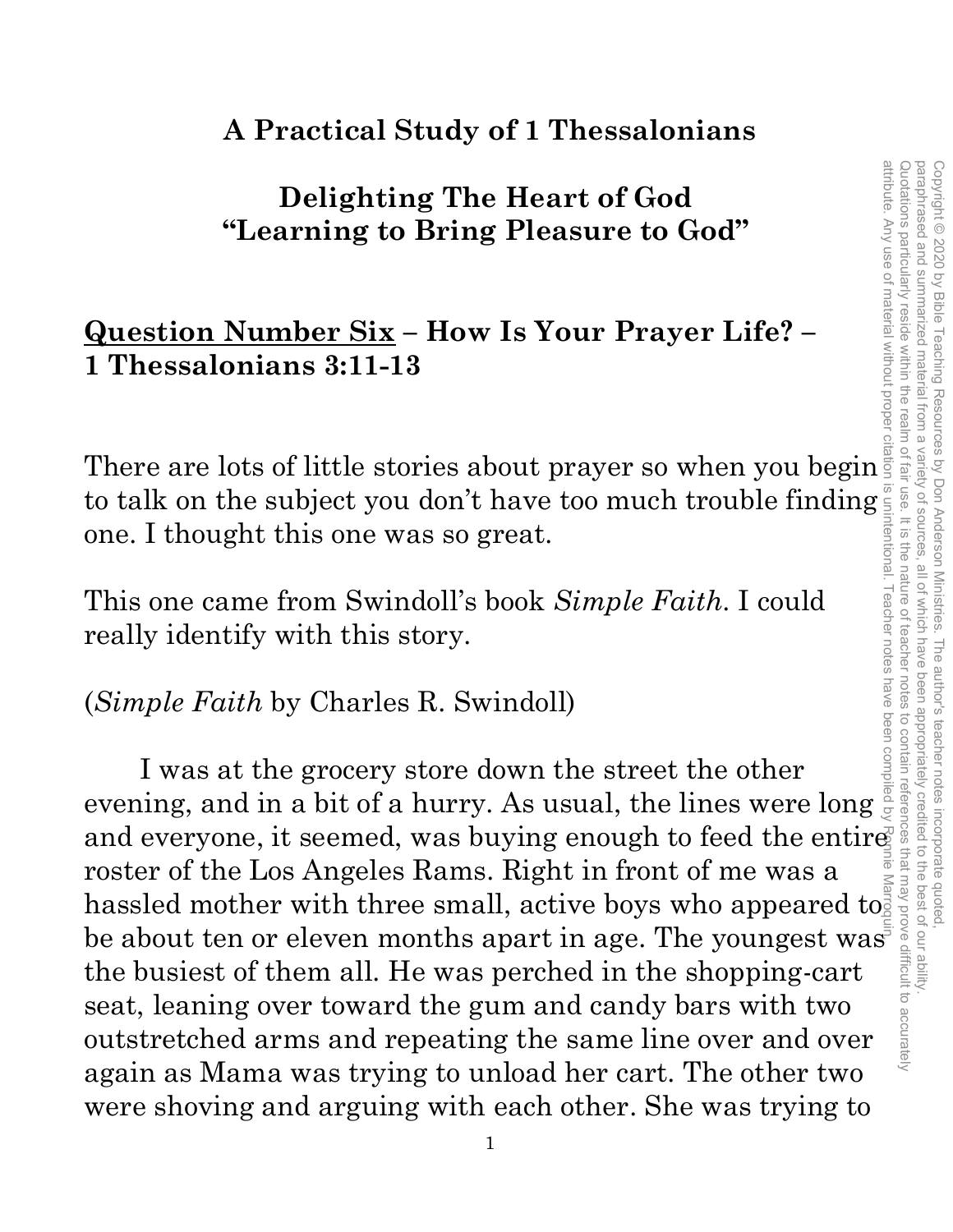referee while junior kept up his pleading:

 "Mama, I want some TicTacs . . . Mama, I want some TicTacs. Mama, I want some TicTacs . . . Mama, I want some TicTacs."

By now most folks in all the lines were looking in his direction, but the little guy never let up.

 "Mama, I want some TicTacs. Mama, I want some TICTACS. Mama, I WANT SOME TICTACS. **MAMA, I WANT SOME TICTACS.** 

## **MAMAIWANTSOMETICTACS!!!**"

Even though I was not "Mama," I was about to unload the case of TicTacs on the kid when Mama reached her breaking point. "NO . . . AND STOP ASKING!" she screamed in a voice that carried six stores away, I'm sure. He never stopped. Suddenly, to my surprise, she grabbed a box of TicTacs and shoved them into his hands. I then realized why the kid kept asking. He had learned that it worked! pp. 138-39

And such is the case. We're taught to persevere.

Somebody said:

A day without prayer is a day without blessing. And a life without prayer is a life without power. (source unknown)

Martyn Lloyd-Jones put it this way:

(*Point Man: How a Man Can Lead a Family* by Steve Farrar)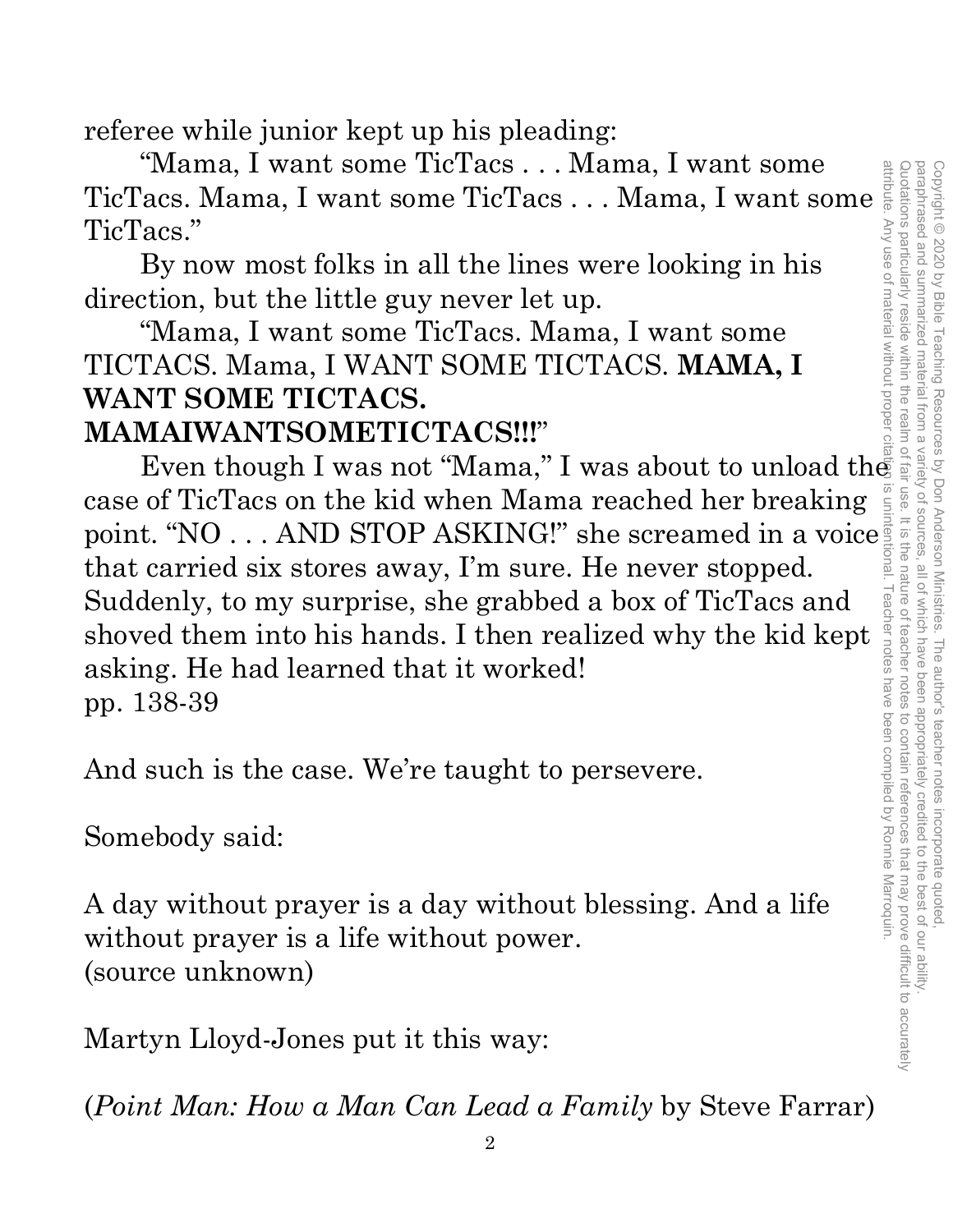Listen to Dr. Martyn Lloyd-Jones:

attribute. Any use of material without proper citation is unintentional. Teacher notes have been compiled by Ronnie Marroquin.If he [Satan] causes us to neglect the reading and studying of the Word, and the understanding of the Word, it will suit him<sup>5</sup> admirably. If he causes us to neglect praying we shall faint, material without and in that condition become an easy and obvious prey . . . if you really believe that just to read a few verses and a short comment on them in a matter of five minutes, and to have a brief word of prayer, is adequate for your day, then I say that you do not know anything about the wiles of the devil. That is not the New Testament; that has not been the verdict of the not the intervale restainent; that has not been the vertict of the saints throughout the centuries. But a superficial spirituality is<br>imagine that is enough—"I have ... had my quiet time"—not imagine that is enough—"I have . . . had my quiet time"—not aware of any stagnation in the soul, not aware of a lack of growth, not aware of an appalling superficiality. p. 146

Probably if you've read any of the great biographies of men who've gone on to glory, you've noticed one common denominator about them. And that is, they were great men of prayer.

One of the things that really impressed me about George Mueller was the fact that he could pray with such fantastic faith, even in the midst of all kinds of adversity.

He was famous as you know for caring for hundreds and hundreds of orphan children. The greatest story about him and prayer was one morning he was thanking the Lord for the

attribute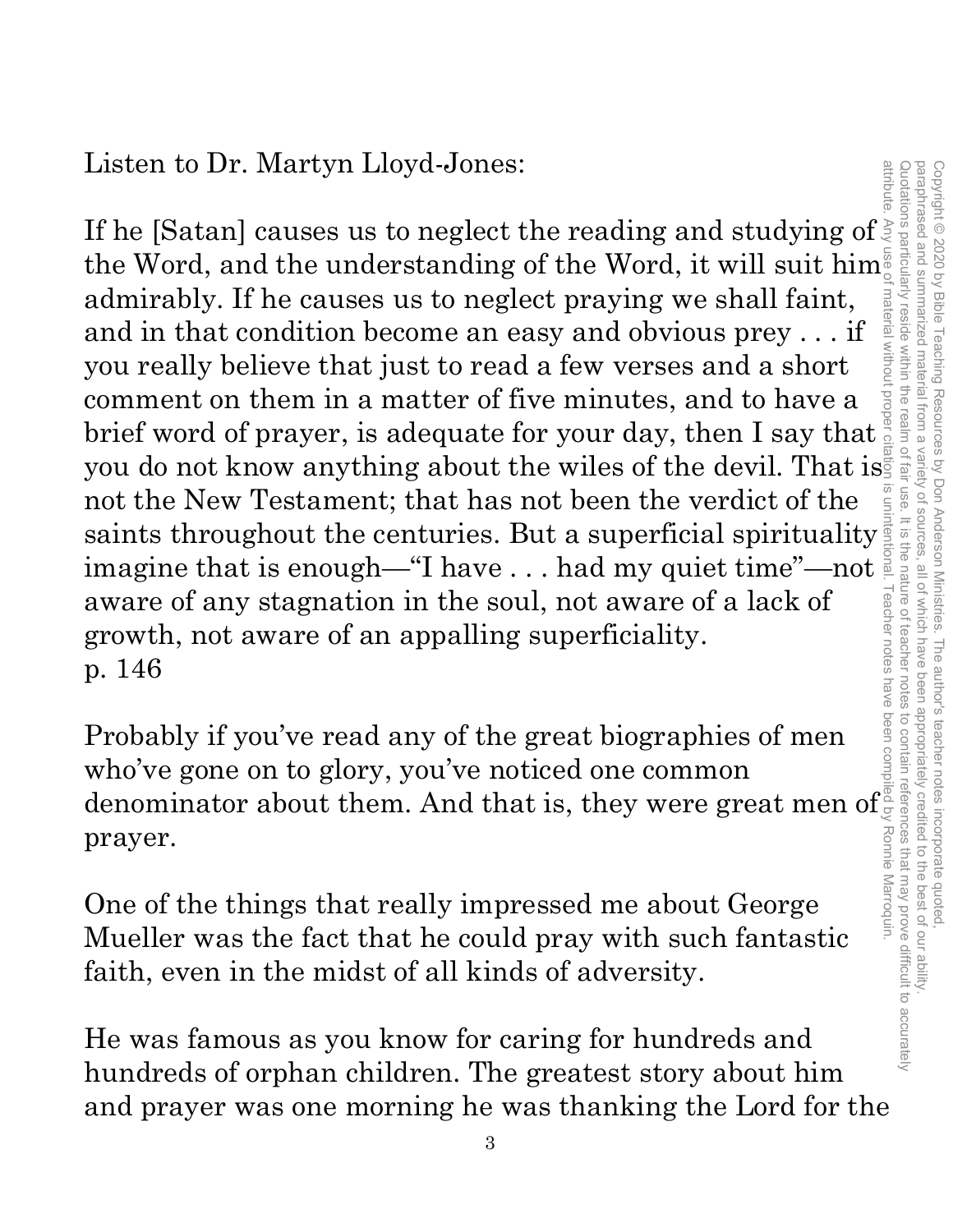attribute. Any use of material without proper citation is unintentional. Teacher notes have been compiled by Ronnie Marroquin. Quotations particularly reside within the realm of fair use. It is the nature of teacher notes to contain references that may prove difficult to accurately paraphrased and summarized material from a attribute. Any use of material without proper citation is unintentional. Teacher notes have been compiled by Ronnie Marroquin.Quotations particularly reside within the realm of fair use. It is the nature of teacher notes to contain references that may prove difficult to accurately paraphrased and summarized material from a variety of sources, all of which have been appropriately credited to the best of our ability. Copyright © 2020 by Bible Teaching Resources by Don Anderson Ministries. The author's teacher notes incorporate quoted Copyright © 2020 by Bible Teaching Resources by Don Anderson Ministries. The author's teacher notes incorporate quoted, variety of sources all of which have been appropriately credited to the best of our ability

food that they were going to have at breakfast and it hadn't been delivered yet. And after he had said Amen, there was a knock on the door and the food was delivered.

Those are the kinds of things that thrill your heart but we know so little of it today as we endeavor to try to understand why it is that God works so little among us.

In our Spiritual Check-up we've asked 5 questions to this point:

- 1. Did you make the right start?
- 2. Are you a phony?
- 3. Has Satan hindered you?
- 4. Are you discouraged by the problems?

And then last time, we took kind of a positive look and we talked about:

5. Are you an encouragement to others in your walk with the Lord?

Now in your Spiritual Check-up we're going to talk about PRAYER.

We're going to ask ourselves the question: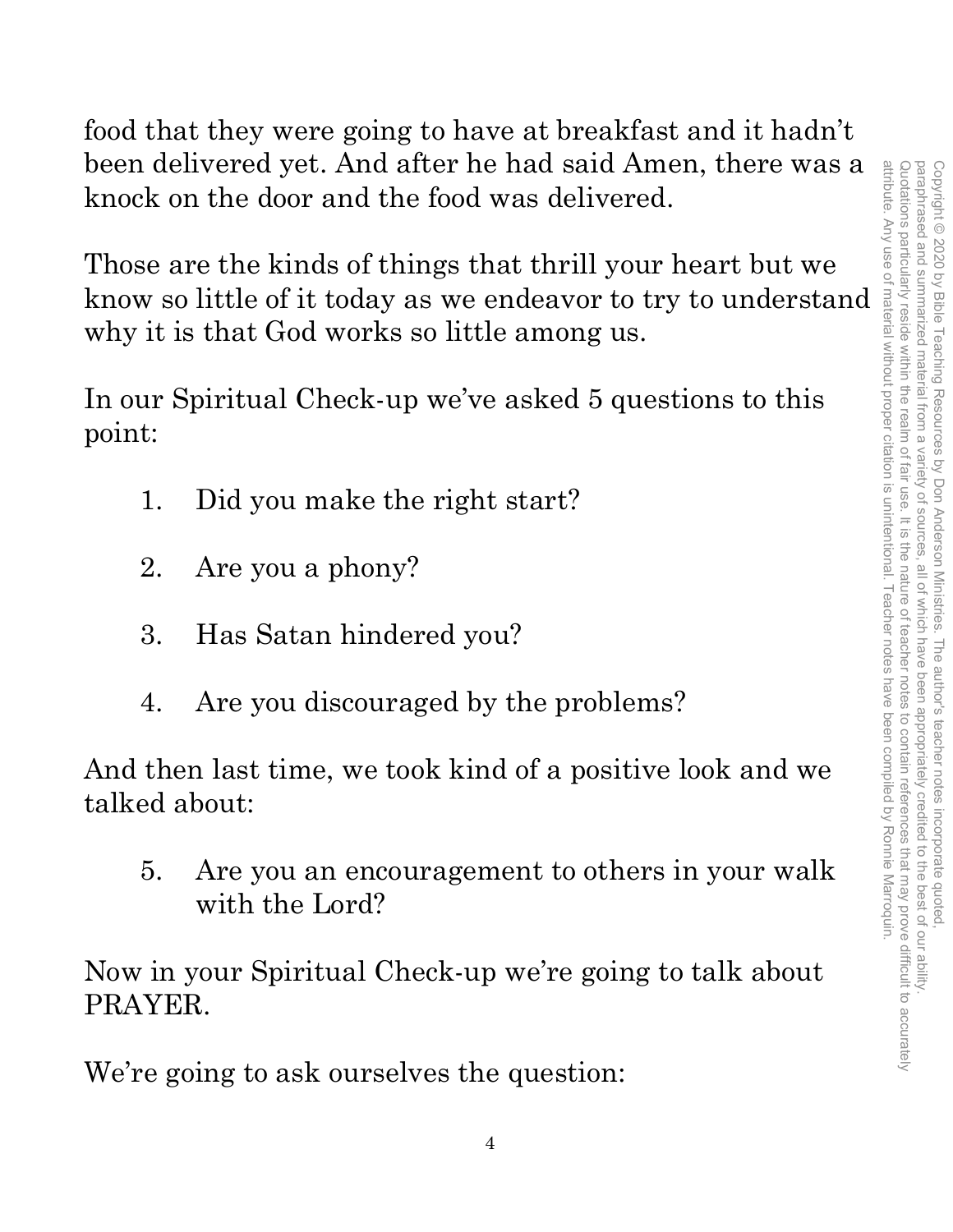How's your prayer life?

There're just three verses in today's study. And there are THREE PETITIONS.

Paul prays at the first of the letter, he prays here in the middle of the letter, and then he's going to pray at the end of the letter.

Let me just ask some personal questions right now for you to allow the Spirit of God to probe your heart as you listen to the apostle pray in our study:

1. How much do we really pray?

Now if that could be flashed on the screen, would you be comfortable? Because it will probably be in your computer print-out at the Judgment Seat of Christ as to the number of years you lived and the amount of time you took to spend alone deepening your relationship with the Lord.

Secondly:

2. How consistent are you in prayer?

How much time goes on between sessions of prayer with your Lord?

Third: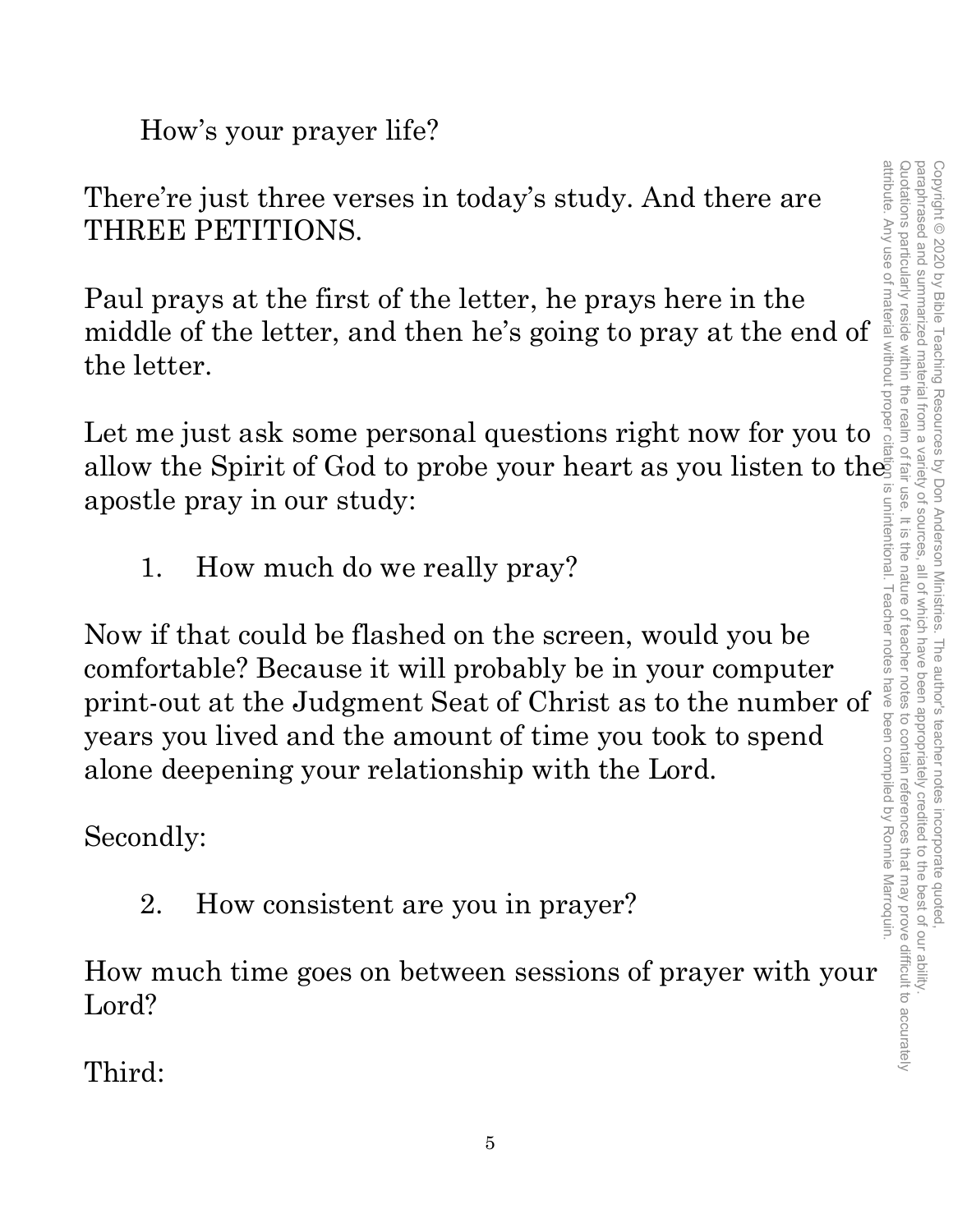3. How much do you really believe that God will undertake in your behalf when you lay these burdens and anxieties and concerns before Him?

These questions can only be answered by you individually and I'm not in the business of embarrassing anyone. I'm asking myself these same questions along with you.

John 16:24 is the second verse I have new converts memorize.

### John 16:24

Until now you have asked nothing in My name; ask, and you shall receive, that your joy may be full.

Clarence MaCartney tells a story that's kind of humorous about two men who were walking in a field one day and they spotted an enraged bull:

Instantly they darted toward the nearest fence. The storming bull followed in hot pursuit, and it was soon apparent they wouldn't make it. Terrified, the one shouted to the other, "Put up a prayer, John. We're in for it!" John answered, "I can't. I've never made a public prayer in my life." "But you must!" implored his companion. "The bull is catching up to us." "All right," panted John, "I'll say the only prayer I know, the one my father used to repeat at the table: 'O Lord, for what we are about to receive, make us truly thankful.'" (From InfoSearch 2.21) attribute. Any use of material without proper citation is unintentional. Teacher notes have been compiled by Ronnie Marroquin.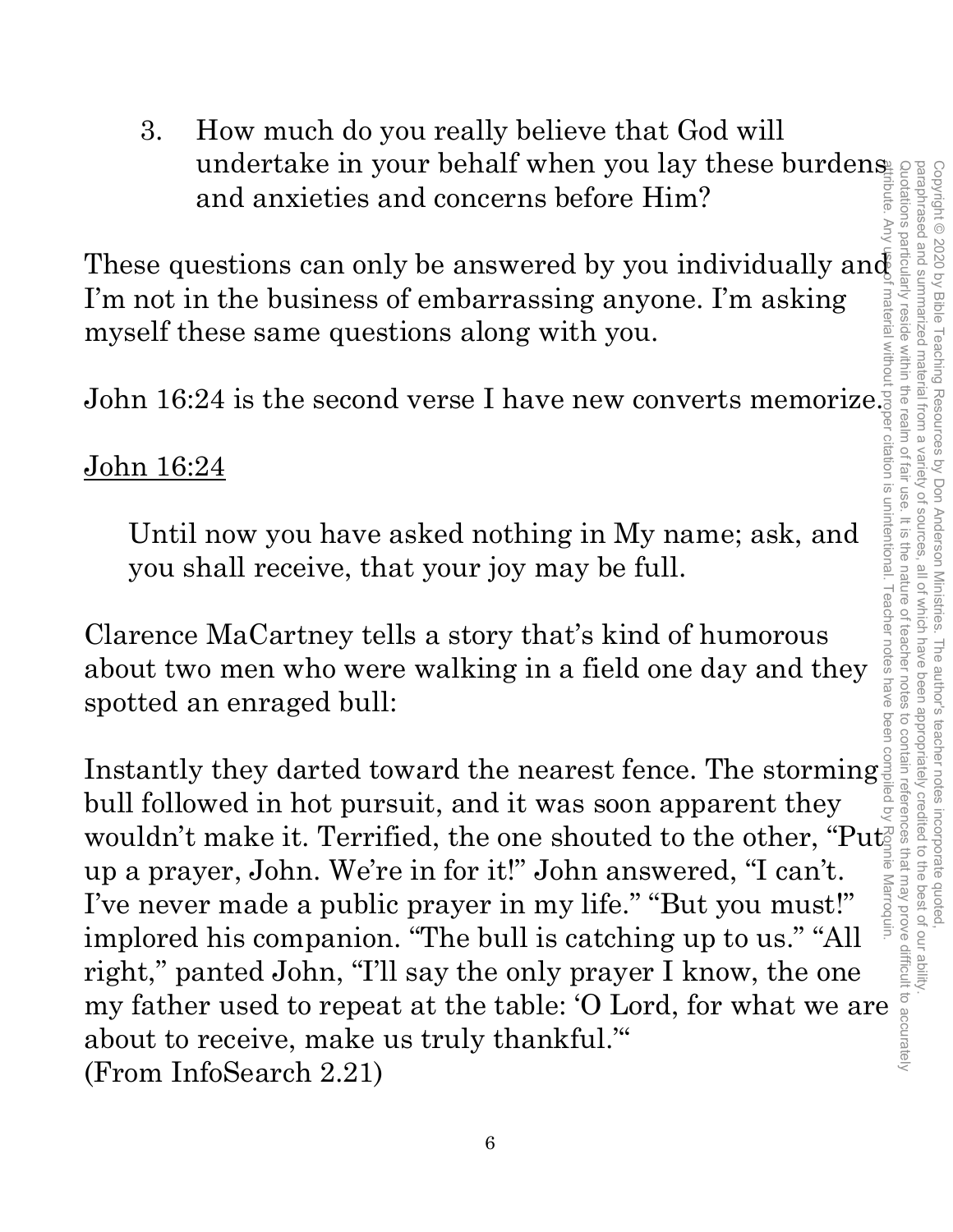You know, you can identify sometimes with some of the prayers that are shot up at critical times.

Now, let's look at the last verse that we shared together last time in chapter 3 verse 10 to set the stage for the prayer we're looking at.

Now remember chapter 3 verse 10 is the KEY VERSE to the book.

## 1 Thessalonians 3:10

night and day praying as earnestly as possible that we might see your face and complete what is lacking in your faith?

You see, this man did not just shoot up a little prayer every once in a while when there was a need. You sense agony here. You sense intensity. You sense vibrance. You sense an intercessor as he's laying hold of God. And it didn't just happen once in a while. It was a "night and day" proposition. He was continually before the Lord with his concerns. It was  $\vec{\mathbf{a}}$ man, a man characterized by communion.

Now we know that he prayed "night and day…earnestly" to see their face and God said "No! but you can send them a letter. In fact, you can send them two. But you'll never probably see their face as far as we know."

Now all verses 11-13 do is amplify what you read there in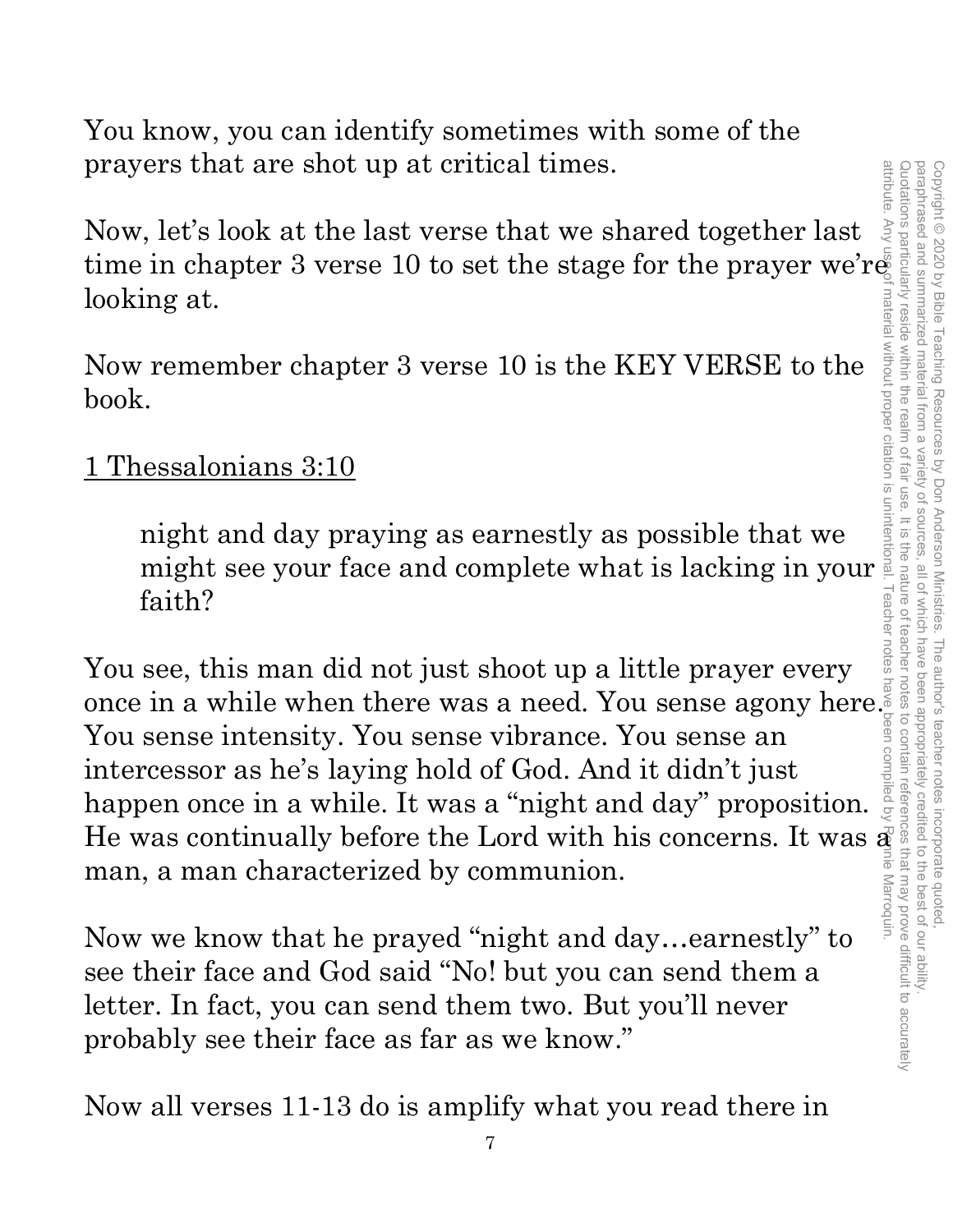verse 10.

The little word "may" occurs THREE TIMES in these verses. And that's your KEY WORD.

"May" indicates a new petition. There are THREE PETITIONS in this prayer.

Verse 11:

## **v. 11 Now may our God and Father Himself and our Lord Jesus direct our way to you;**

This is the KEY VERSE to the study.

Paul starts the letter in prayer back in chapter 1 verses  $2$  and  $\frac{1}{2}$ 3. He stops here to pray in the middle of the letter. And then as we come to our last session we'll see one final prayer at the end of the epistle. attribute. Any use of material without proper citation is unintentional. Teacher notes have been compiled by Ronnie Marroquin.

Because of the joy in the heart of the apostle, after having heard the good news that he received from Timothy, his heart breaks forth in prayer and praise to God. That God might breaks forth in prayer and praise to God. That God might<br>continue on to the completion of the work which is going on in<br>the Thessalonians the Thessalonians.

Now let's just reflect before the Father for a minute.

This is our KEY VERSE.

attribute. Any use of material without proper citation is unintentional.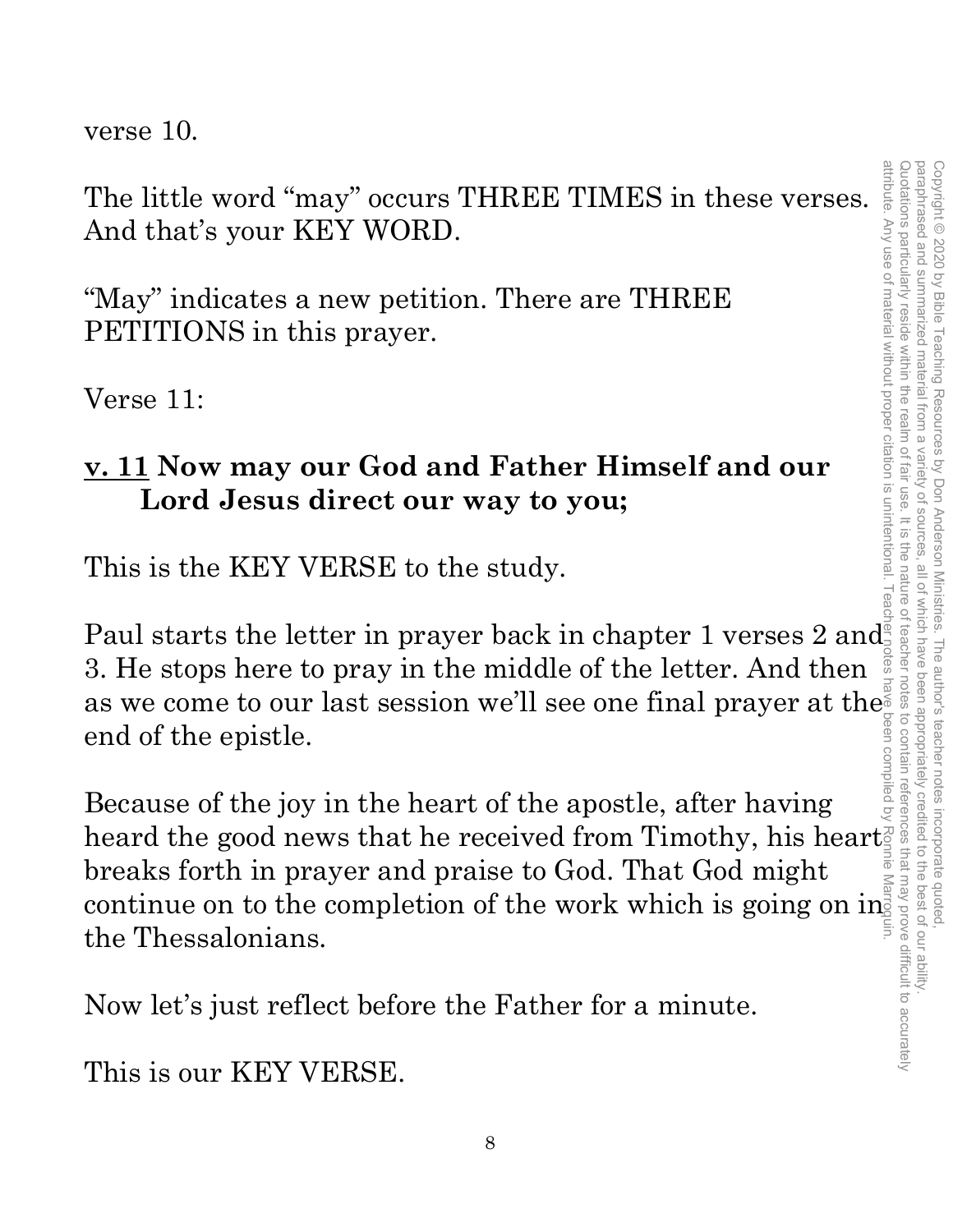1. How much time do we spend?

Is that enough?

Would that be enough for you and your husband or your mate  $_e^{\bar{e}}$ or your friend to really get to know each other?

2. What are the things that you pray for?

Are they mostly for you? Or have you found the joy of intercessory ministry for others?

3. Are worship and praise a part of your prayer life?

Do you worship and adore Him?

Do you praise Him? Do you take down the hymnal? Do you sing to Him?

Do you give Him great joy by demonstrating your adoration of His person?

Now maybe you're saying "But Don it seems kind of weird. I feel like I'm talking to myself and the prayers hit the ceiling and I never really get anything I ask for."

Well you've revealed a deeper problem. And that's not God's fault.

Communication has been broken because of some problems.

paraphrased and summarized material from a

variety of

sources

Copyright<sup>©</sup>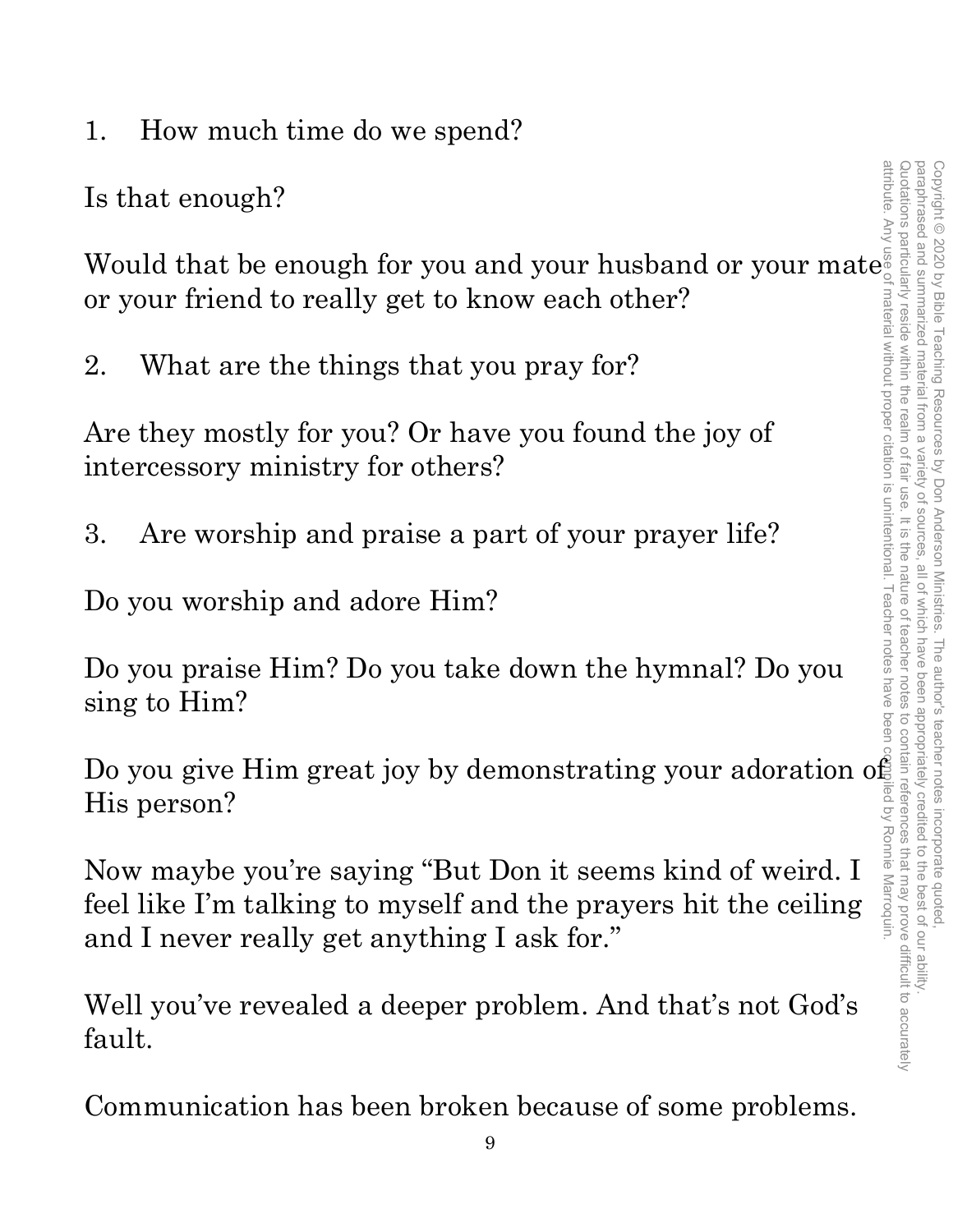There has been some mechanical difficulties. And let me tell you, they're not on the other end.

If you ever have a busy signal when you're talking to the Father, it's probably good to dial 1 John 1:9. That always gets through.

## <u>1 John 1:9</u>

If we confess our sins He's faithful and just to forgive us our sins and to cleanse us from all unrighteousness.

There's some offense in your life. There's some sin. And you say, well where do you get that?

Well listen to Psalm 66:18:

Psalm 66:18-19

If I had cherished sin in my heart, the Lord would not have listened; but God has surely listened and heard my voice in prayer.

In other words, if I guard iniquity in my heart, the Lord will not hear me.

Now that's also verified in:

Isaiah 59:1, 2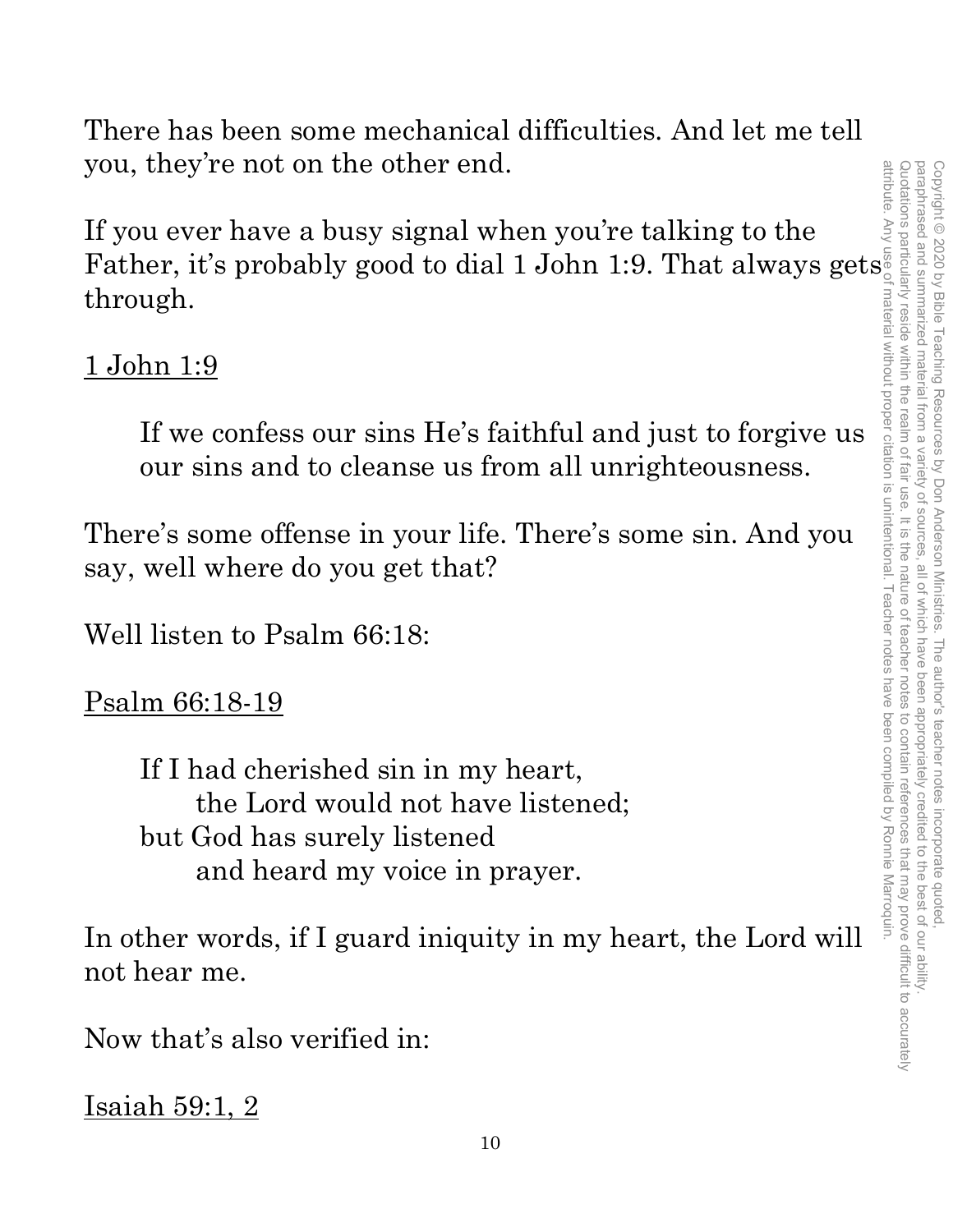Surely the arm of the Lord is not too short to save, or his ear too dull to hear. But your iniquities have separated you from your God; Your sins have hidden his face from you, so that he will not hear.

Bill Hybels wrote a little article for *Campus Life* magazine back in late '89 on unanswered prayer. And he says this these are the causes of unanswered prayer:

- 1. not praying—that's obvious,
- 2. unconfessed sin,
- 3. broken relationships,

And of course here he's using 1 Peter 3:7 where the prayers of the husband can be hindered when he's out of fellowship with his wife.

4. selfishness,

And that's:

James 4:4

You adulterers and adulteresses know you not the friendship with the world is enmity with God? You have not because you ask not, and when you ask you ask to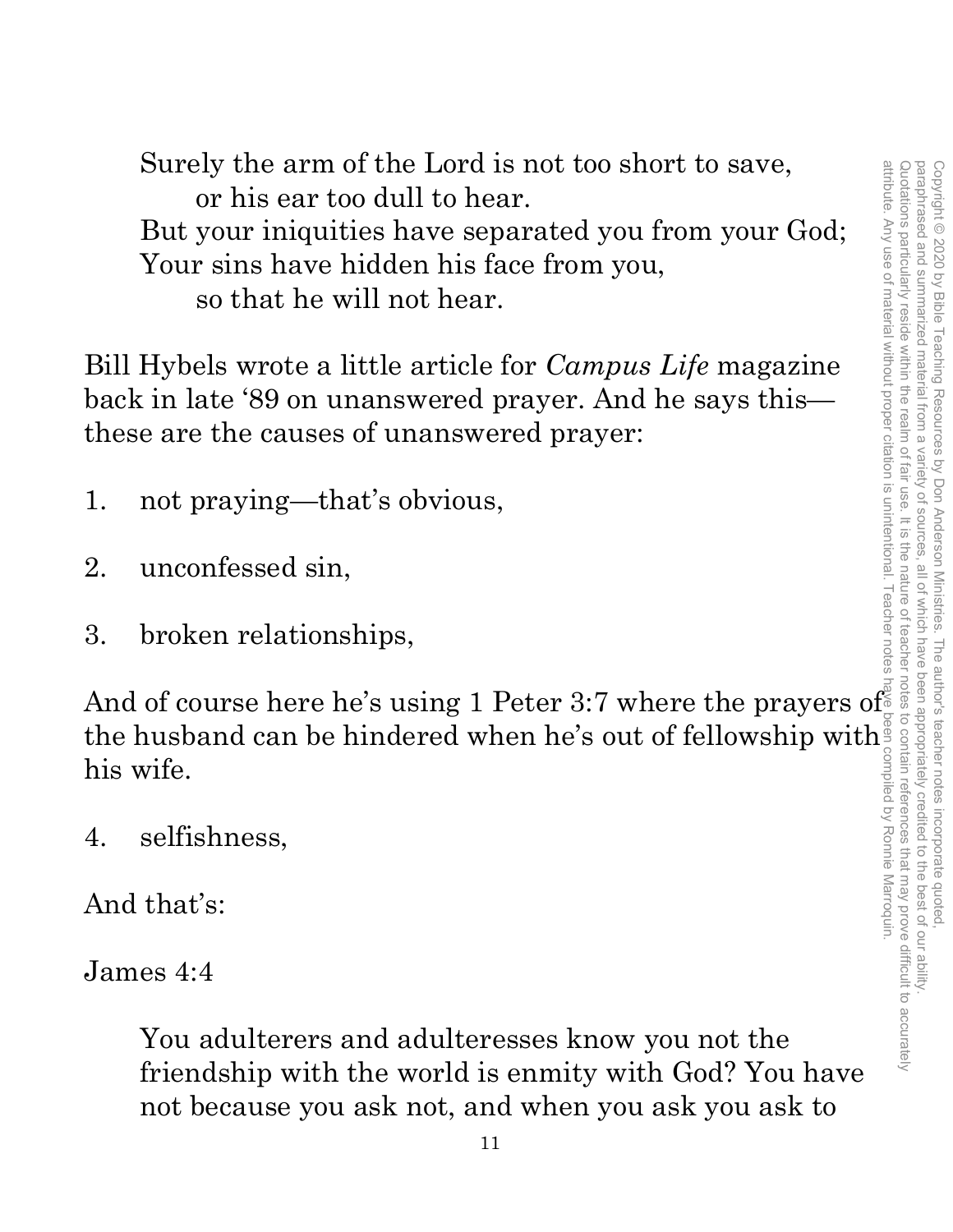consume it on your own desires. And therefore you ask amiss.

And then an:

5. uncaring attitude,

And then his last one is:

6. inadequate faith.

That is to trust and to believe that God will really answer your prayers.

(Key points taken from "No answers" by Bill Hybels. *Campus Life*, Sept 1989. p. 40

"Now may our God and Father Himself and our Lord Jesus direct our way to you;"

Don't you love that? What is it about this very first petition that you really like? Maybe you hadn't thought of it but I'll tel you what gives me warm fuzzies about. It's recognition of the sovereignty of God.

You see, he's not telling God that he's going to Thessalonica and he wants and he's got great faith that the Lord's going to bless him in Thessalonica and he's going to accomplish all this great task in the lives of these Thessalonians. He uses the word "may…may…may."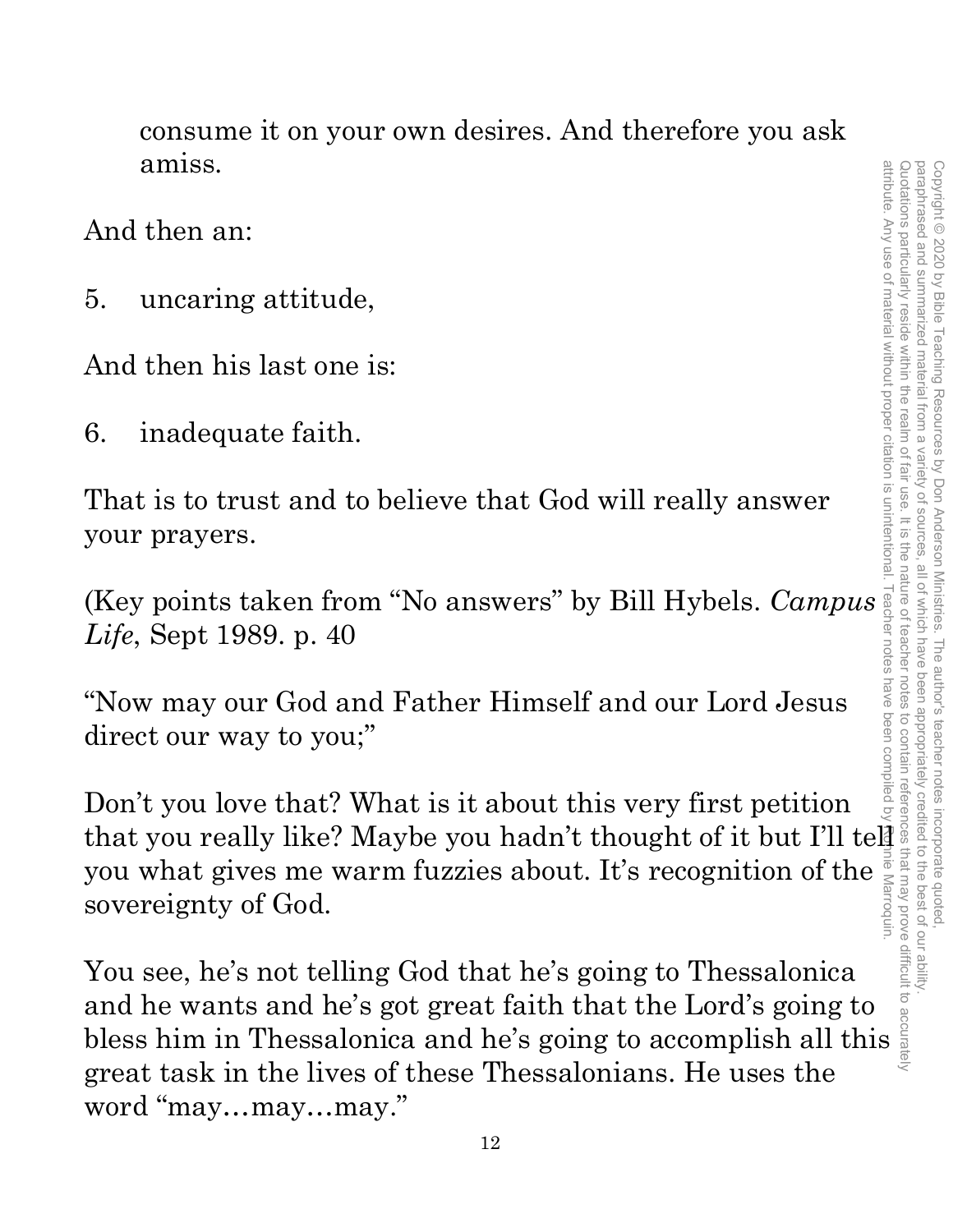It's a recognition of God's sovereignty. And when you realize that and you're coming to the God of the universe, it makes you fall on your face with a right attitude in prayer in making $\grave{\varepsilon}$ your petition and request before one who would fine joy in granting it, but He can also deny it.

He can say "No, not now."

He could say "Yes, and here's more."

Or He could say "Wait. It's not time."

All of these things are possibilities when you come to a sovereign God, but we must come with a little word "may." And that doesn't mean that we're coming to Him in unbelief. We come with a recognition of His sovereignty.

John MacArthur has a book called *Charismatic Chaos*. And this book demonstrates why there is such a tremendous problem and such a big area of difference in theological orientation between we who recognize the sovereignty of God and they who don't. I mean, you've just got to make it the bottom line, this movement. This health-wealth-prosperity movement does not have any place in its theology for the sovereignty of God. They don't come saying "may." They come saying "I believe You're going to do it and therefore by faith You're going to do it so do it."

Now listen to these statements: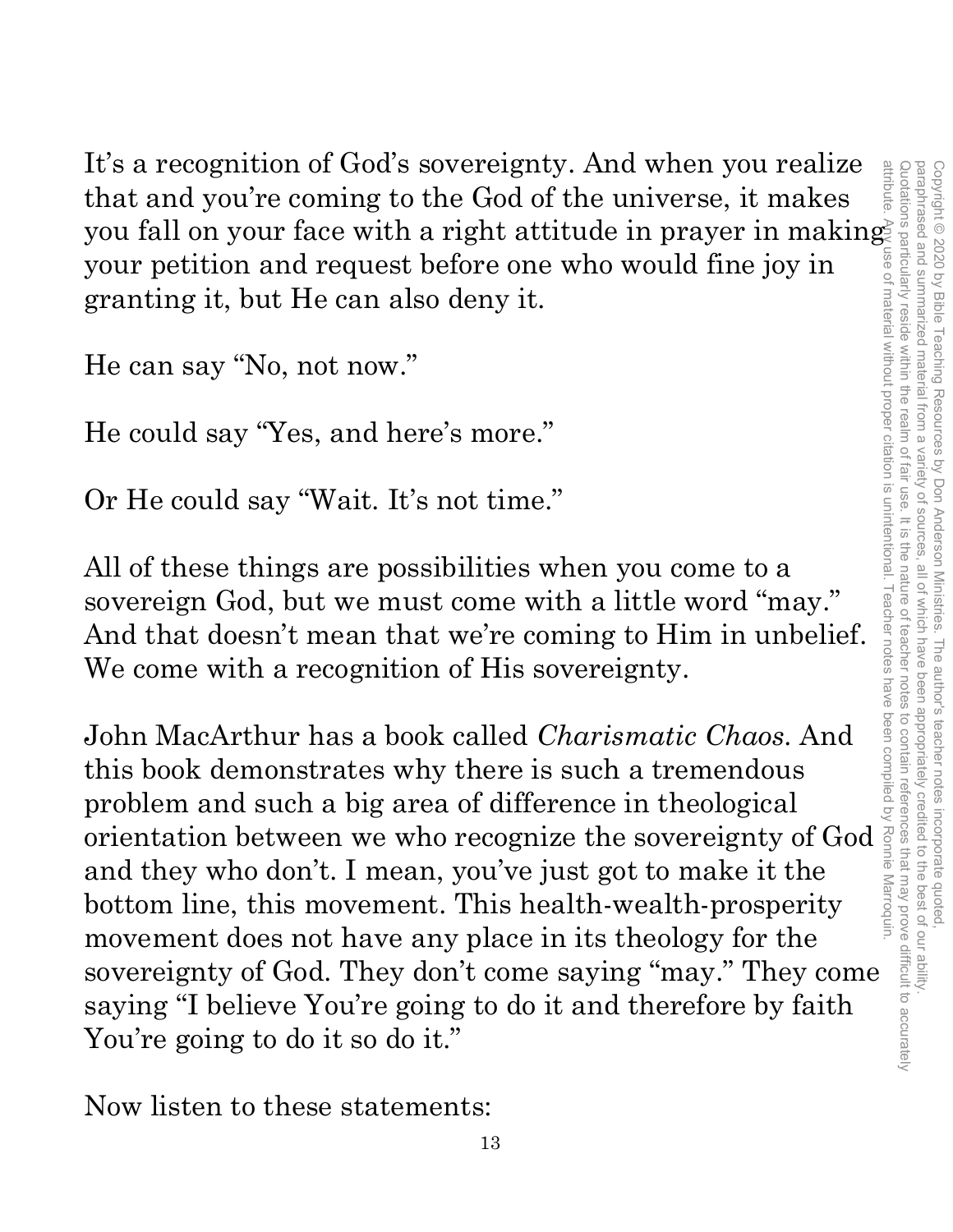Trismatic Chaos by John F. MacArthur, Jr.)<br>
Note that both Price and Tilton [of course we know him in as]<br>
recoil from praying. "If it be Thy will." That is a<br>
mono characteristic of Word Paith teachers. As we noted,<br>
low Dallas] recoil from praying, "If it be Thy will." That is a common characteristic of Word Faith teachers. As we noted, they love to quote John 14:14: "If you ask Me anything in My name, I will do it." But 1 John 5:14 is noticeably missing from their database: "This is the confidence which we have before Him, that, if we ask anything *according to His will*, He hears us" (emphasis added). Hagin goes so far as to claim that no such truth is taught in the New Testament:

Because we didn't understand what Jesus said, and because we've been religiously brainwashed instead of New Testament-taught, we watered down the promises of God and tacked on something that Jesus didn't say, and added on something else to it: "Well, He will all right if it's His will, but it might not be His will," people have said. And yet, you don't find that kind of talk in the New Testament.

[I think that guy's ignorant of what the New Testament teaches because I find it there.]

Hagin has also written, "It is unscriptural to pray, 'If it is the will of God.' When you put an 'if' in your prayer, you are praying in doubt." p. 287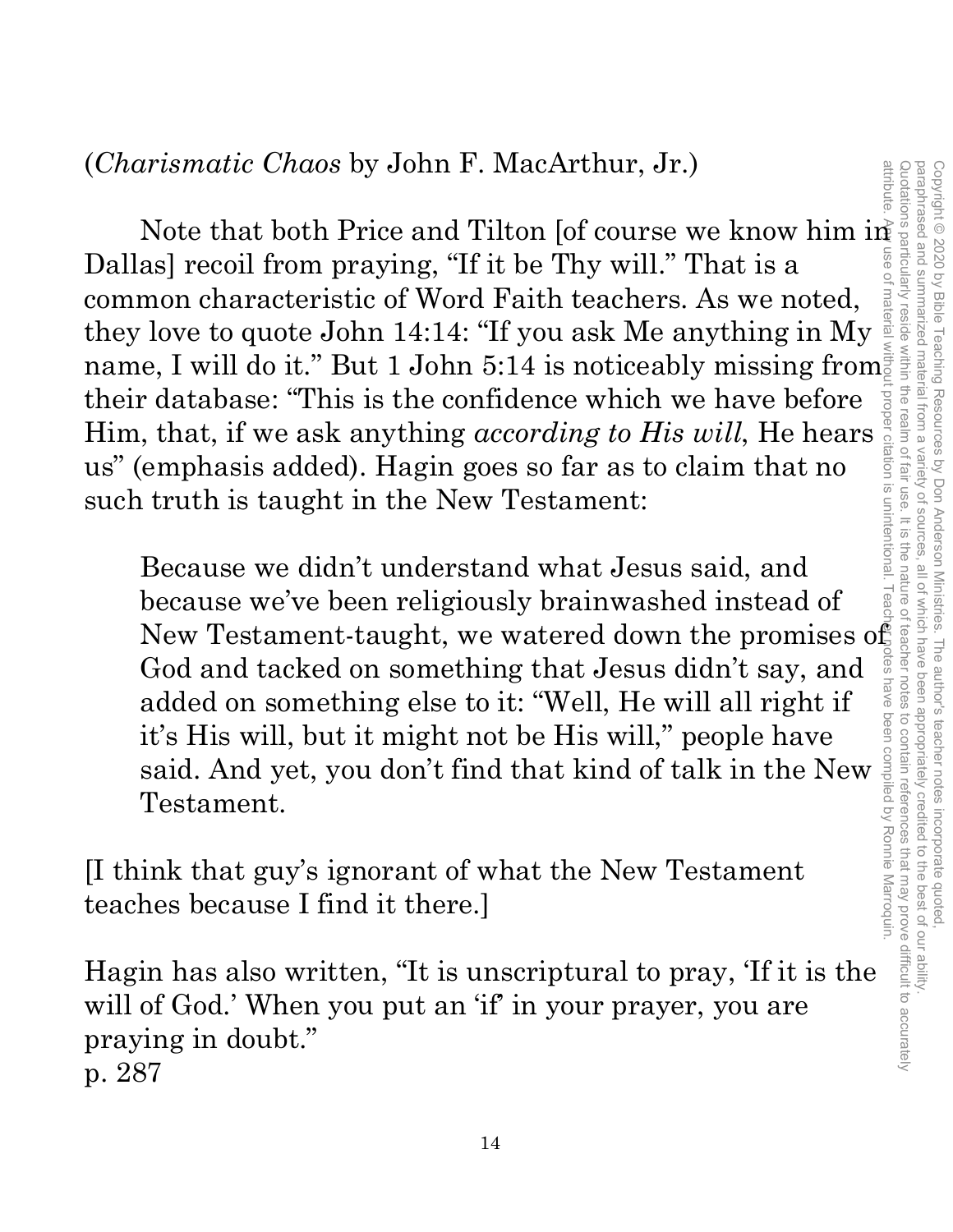And so on and on he goes demonstrating with author and writer and charismatic leader one after another. You can't say "if it be your will" and then on the other side of your mouth demanding that God act.

David Hubbard said this:

(*Healing and Holiness* by Samuel C. Storms)

Setting fixed terms which decide whether he performs healing or not nudges us across the border that separates providence from magic and trespasses on God's right to be Lord. It preempts his authority to decide when and how to manifest his power. It makes our conformity to certain conditions rather than his sovereignty the ultimate ground of how he works. In the process, everyone loses. We find it hard to cling to God's love when healing does not take place, and God becomes servant of our needs and not Master of our destiny. pp. 10-11

It's worth the price of that book.

Paul's first request:

"Now may our God and Father Himself and our Lord Jesus direct our way to you;"

If I put that in laymen's terminology he's just saying "May He clear the way."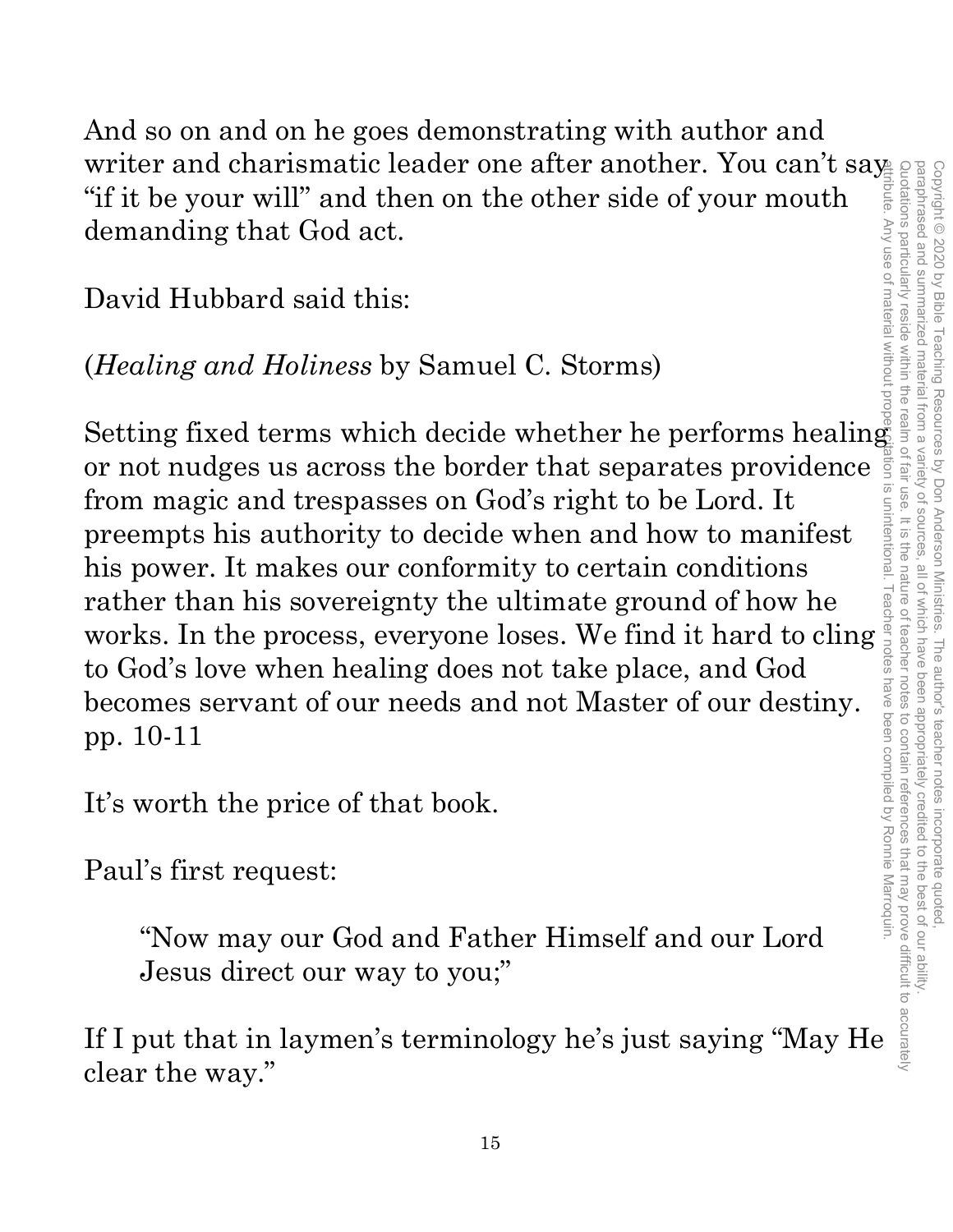### Proverbs 3:5, 6

Trust in the Lord with all your heart and lean not on your own understanding; in all your ways acknowledge him, and he will make direct your path. Trust in the Lord with all your heart<br>
and lean not on your own understanding;<br>
in all your ways acknowledge him,<br>
and he will make direct your path.<br>
m 37:23 and 24—the Lord delights in a man's way:<br>  $\frac{37:23}{\frac{3}{2}}$  a

Psalm 37:23 and 24—the Lord delights in a man's way:

### Psalm 37:23, 24

If the Lord delights in a man's way, he makes his steps firm; though he stumble, he will not fall, for the Lord upholds him with his hand.

#### Psalm 32:8

I will instruct you and teach you in the way you should go; I will guide you with my eye.

### Isaiah 30:21

hear a voice behind you, saying, "This is the way; walk ye in it."

These men were LED by God. And they were led by God because they were men who PRAYED.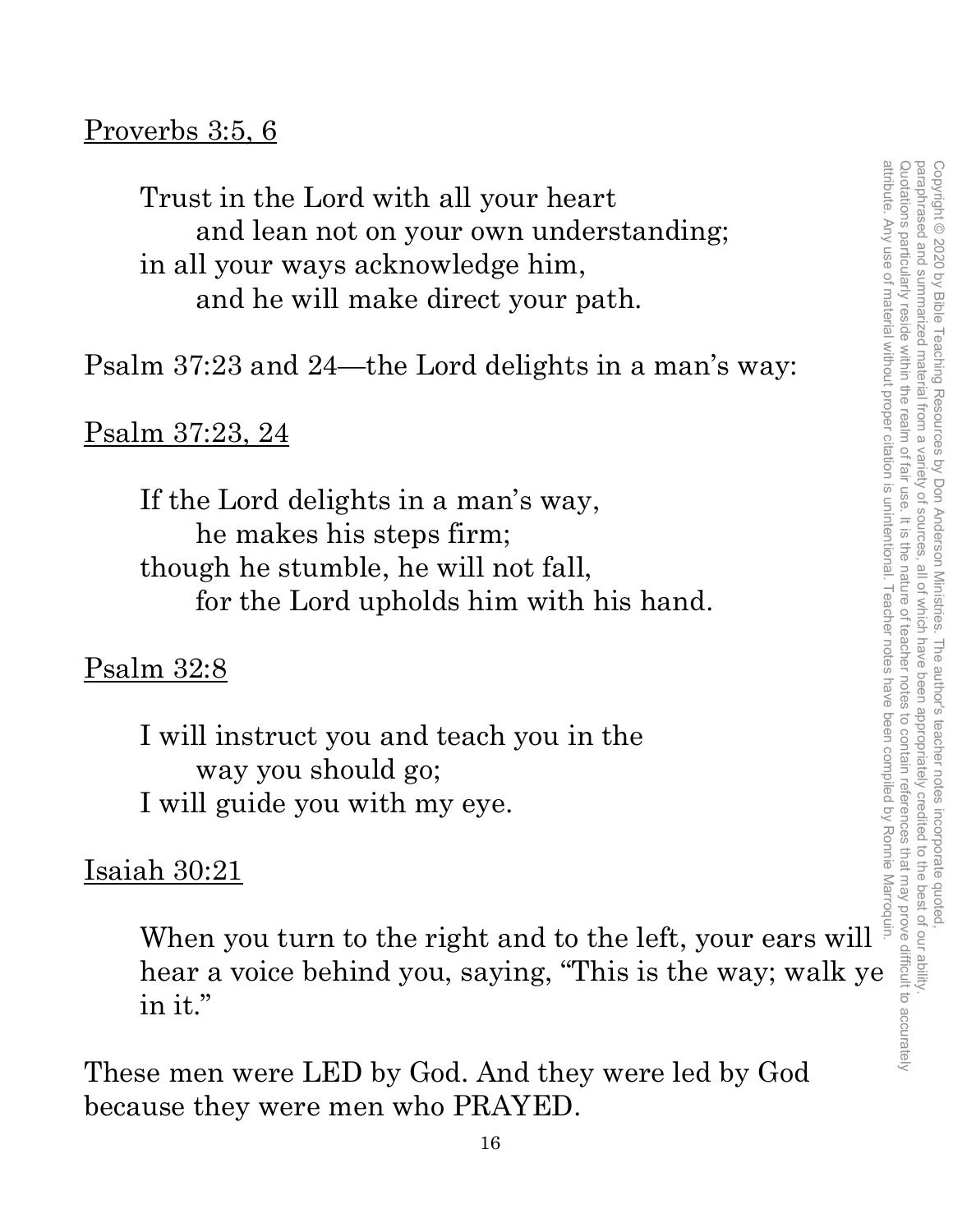And always remember this:<br>When God answers "no" to your prayer it always obligates When God answers "no" to your prayer it always obligates  $\overline{\phantom{a}}$ Him to a better plan.

And that'll always come out when you quit resisting and you accept the "no" as a part and parcel of a greater purpose that He has in mind that you know nothing of.

You know how sometimes some writers can just in a paragraph unlock the whole thing? Well I'm looking forward to glory when I get to meet Ole Hallesby. He is a great old Norwegian theologian. And when he said…he summarized it all this way—he said:

…we should pray something like this: "Lord, if it will be to Your glory, heal suddenly. If it will glorify You more, heal gradually; if it will glorify You even more, may your servant remain sick awhile; and if it will glorify Your name still more, take him to Yourself in heaven."

(From InfoSearch 2.21)

You know, now that's a prayer that I can live with. That's a prayer that recognizes God's sovereignty and that it's His glory that's at stake not some man who's trying to manipulate a greater power to accomplish some selfish purpose. He sees God's glory behind it all and he's willing to submit to that divine authority.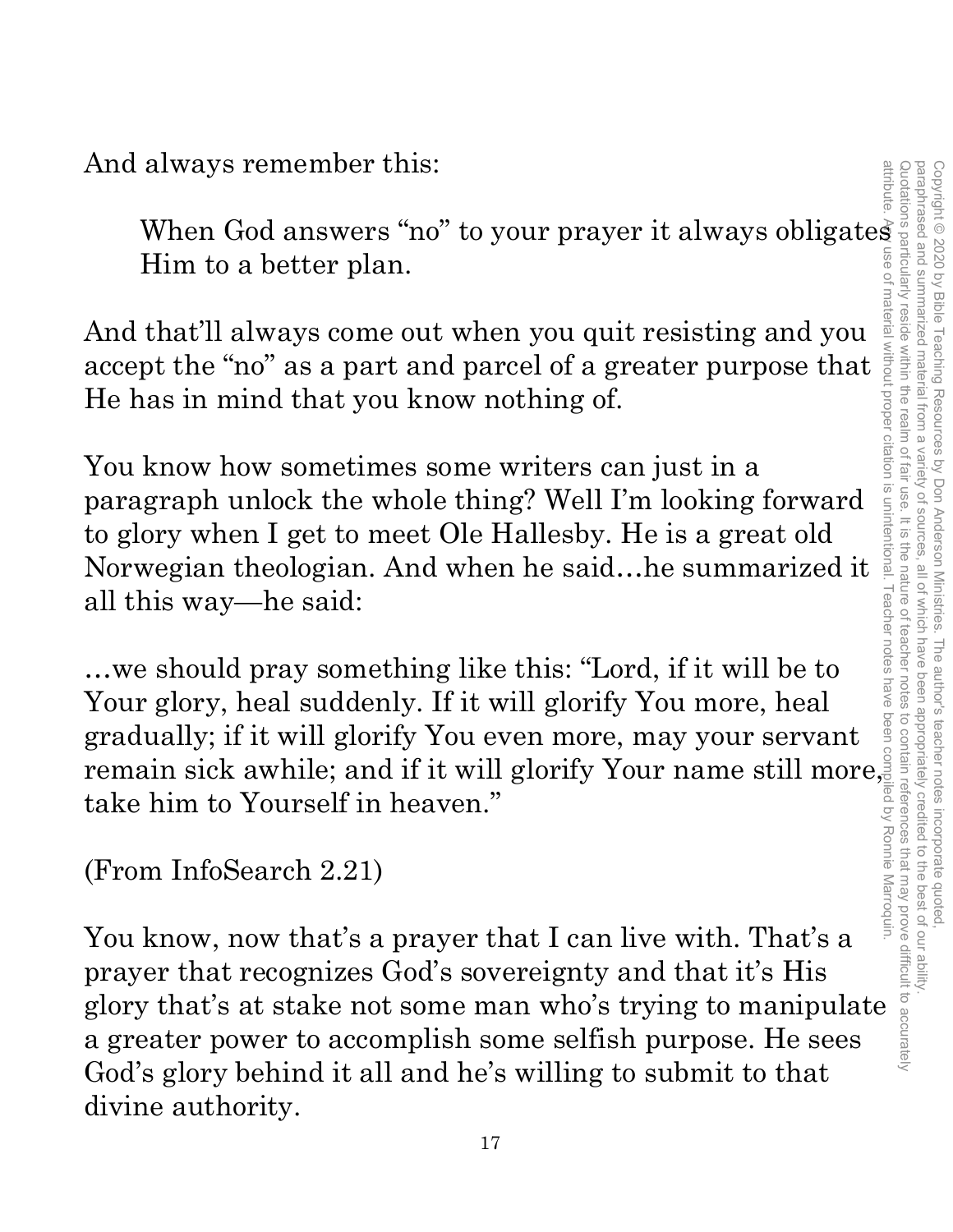Over and over again in the scripture we see verses like this:

#### Jeremiah 10:23

I know, O Lord, that a man's life is not his own; it is not for man to direct his steps.

There was a young lady who handed me a piece of poetry that was in the front of her Bible that she had carried there for a number of years. And I've gotten to the place where when it comes to God's direction, I remember this kind of little prayer:

He does not lead me year by year Nor even day by day, But step by step my path unfolds; My Lord directs my way. Tomorrow's plans I do not know, I only know this minute; But He will say this is the way, By faith, go walk ye in it.

And I am glad that it is so, Today's enough to bear; And when tomorrow comes His grace shall far exceed its care. What need to worry then or fret, The God who gave His Son, Holds all my moments in His hand And gives them one by one.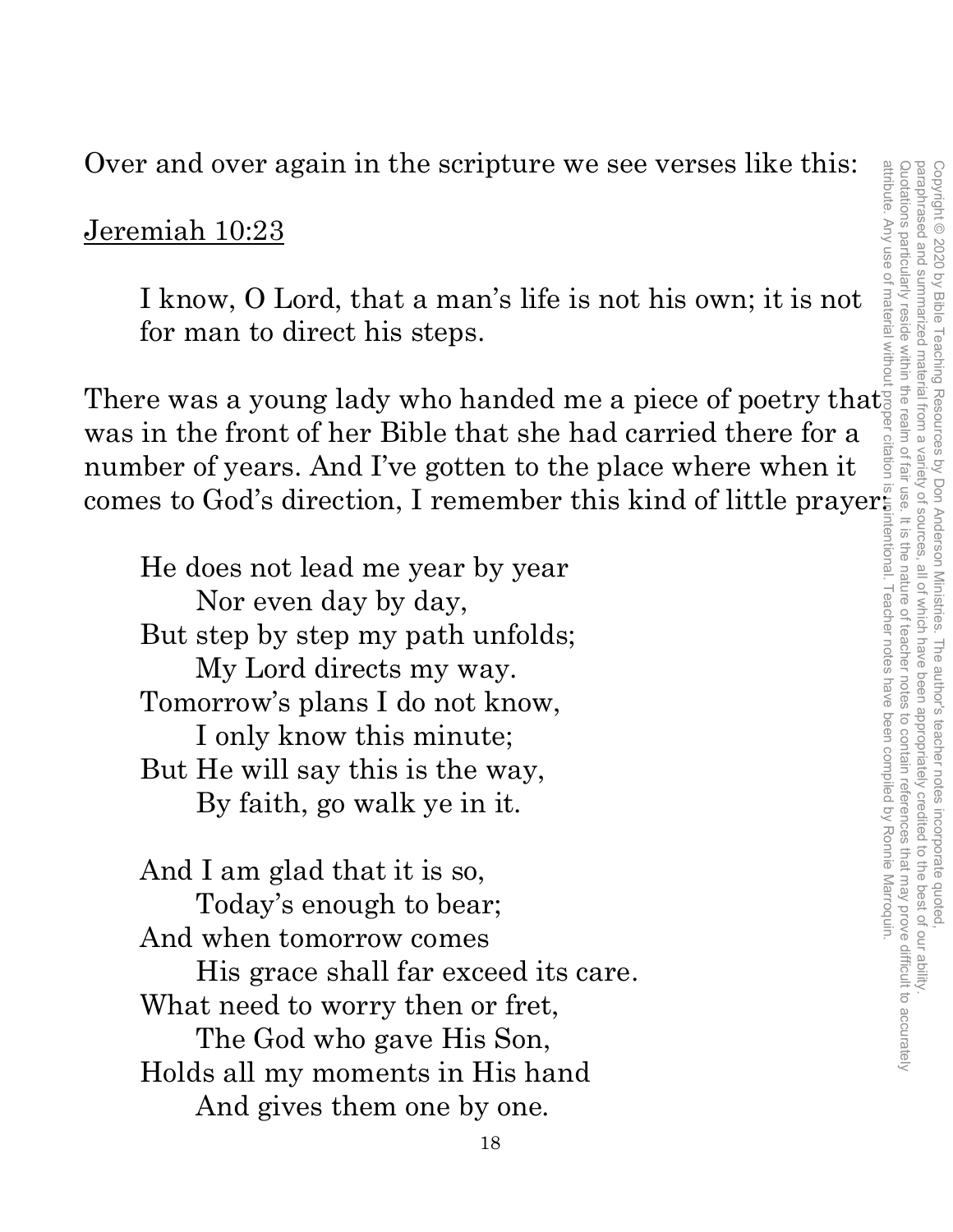(Written by Barbara C. Ryberg. Original source unknown)

God does direct His children.

In his first prayer request is for the accomplishment of the thing that he wants the most:

because he's been made an orphan,

because he's like a father,

because he's like a nursing mother.

Because he has such intense love for them he wants to come. And his earnest request of a Sovereign God is please "direct our way to [them]."

And therefore he provides for us a great example of how we ought to pray about circumstances and situations in our own lives, least we make mistakes and get way out in left field.

Prayer number two—verse 12.

**v. 12 and may the Lord cause you to increase and abound in love for one another, and for all men, just as we also do for you;**

Now his second prayer has to do with LOVE. And he realizes that love for the believer is not a static thing. You don't reach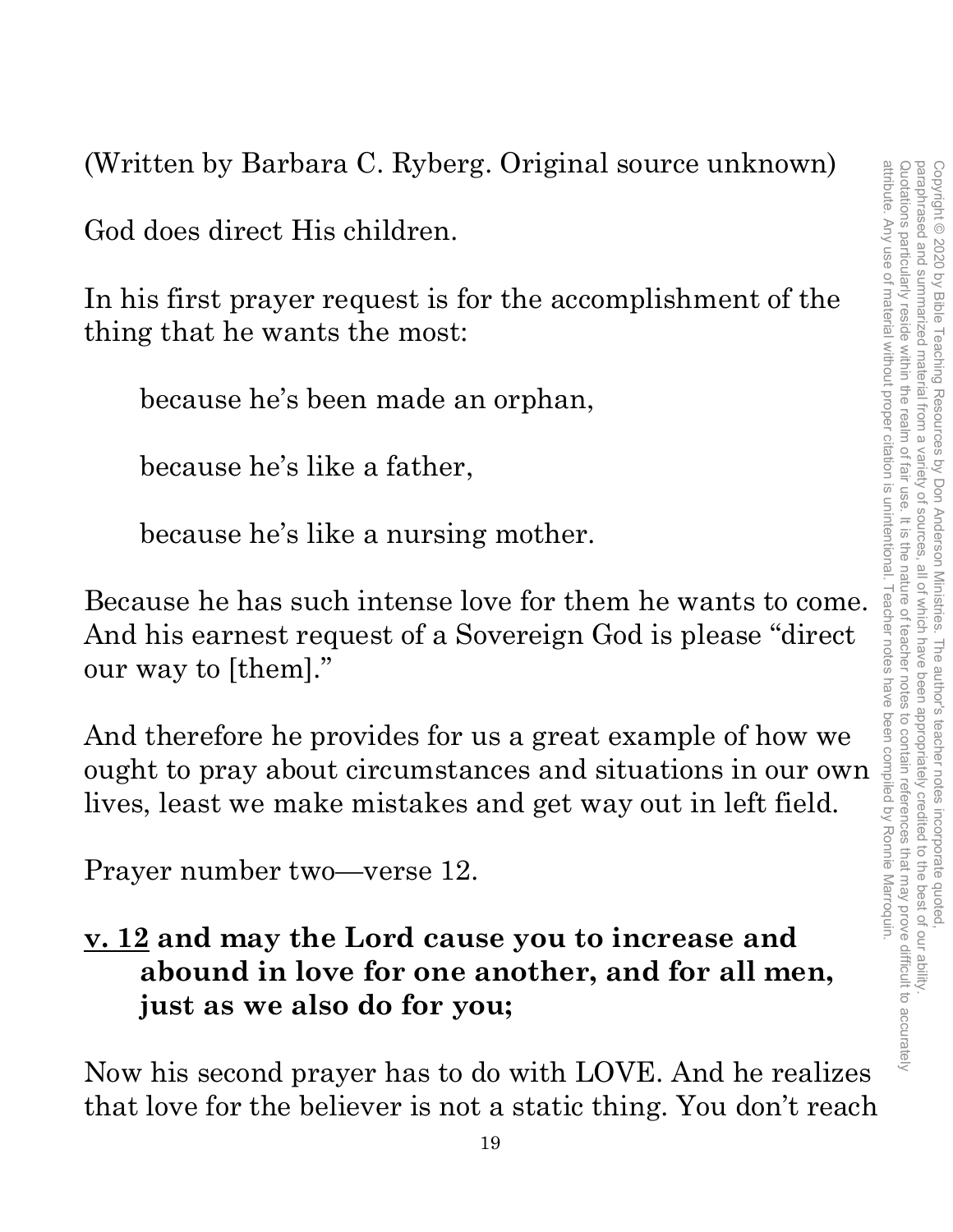Quotations particularly reside within the realm of fair use. It is the nature of teacher notes to contain references that may prove difficult to accurately paraphrased and summarized material from a attribute. Any use of material without proper citation is unintentional. Teacher notes have been compiled by Ronnie Marroquin.Quotations particularly reside within the realm of fair use. It is the nature of teacher notes to contain references that may prove difficult to accurately paraphrased and summarized material from a variety of sources, all of which have been appropriately credited to the best of our ability. Copyright © 2020 by Bible Teaching Resources Copyright © 2020 by Bible Teaching Resources by Don Anderson Ministries. The author's teacher notes incorporate quoted, variety of by Don Anderson Ministries. The author's teacher notes incorporate quoted all of which have been appropriately credited to the best of our ability

a certain level of love or capacity for love in your life and then you have reached it.

It is a greater and greater capacity that can be provided for the believer as he grows and matures in his faith. And as he gets closer and closer to the Lord, there's a great intensity of "love for one another" as brothers and sisters, but also "for all $\frac{1}{2}$ men"—those who are lost and dying without Jesus Christ.

And then he adds a little attachment to it:

"just as we also do for you."

I mean, do we love you? We really do! But his prayer is that they might increase—they might "abound" in this love.

Obviously one of the big problems that they had in Thessalonica was being able to melt together into a oneness after such a brief time together—for them—and then out of that love could come a love for fellow Thessalonians and the church could continue to grow and to mature and to develop.

And it's so, it's such a vital and important part that Jesus when he talks to the church at Ephesus in the letters to the seven churches in Revelation 2 and 3—he says to the church at Ephesus "You know there's only one thing I've got against you. You've left your first love."

You see we don't have a tendency too many times to magnify that which the Lord prioritizes as number one.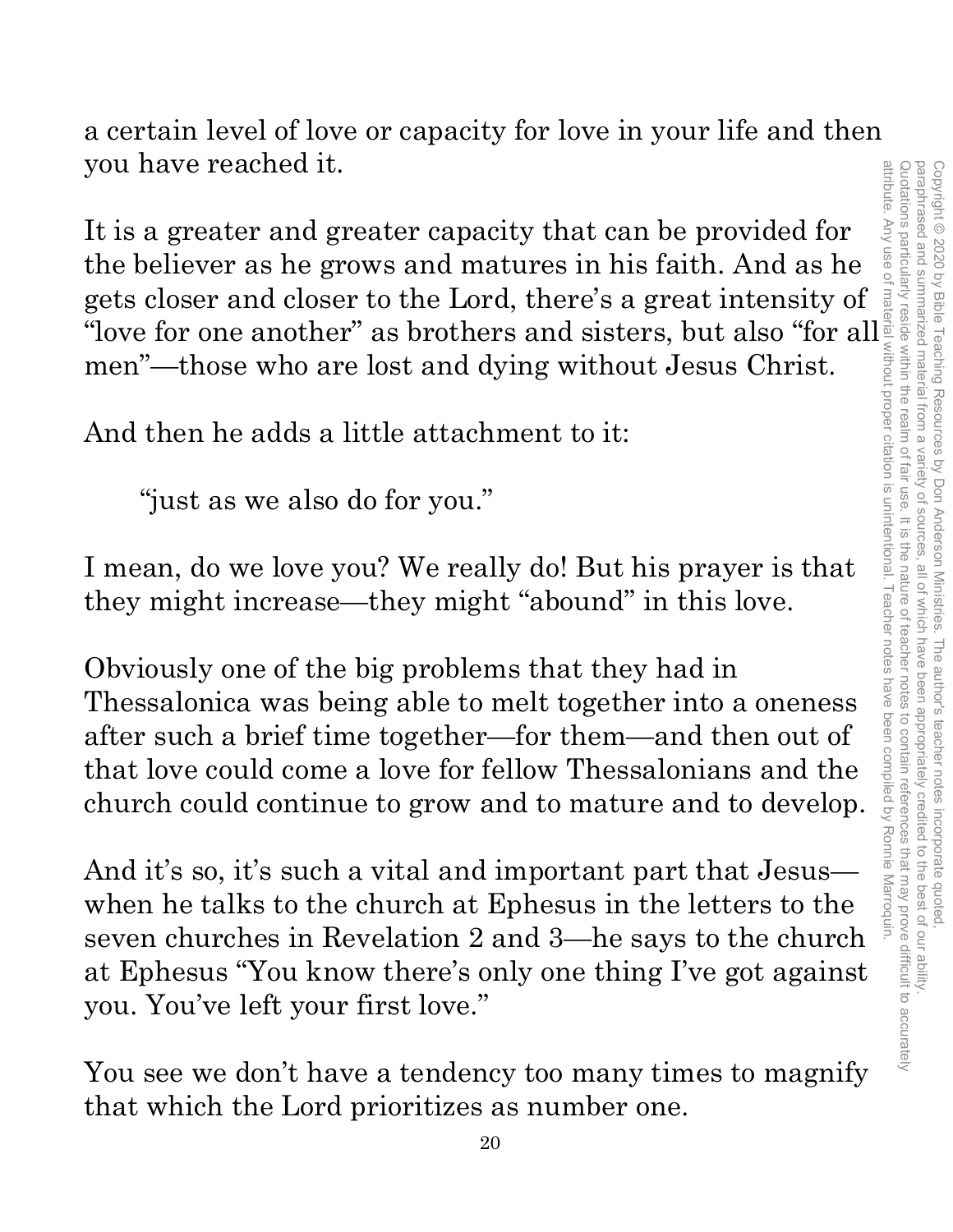You know maybe you're in a flock of believers right now where there isn't very much love. Well I can also tell you something else, the Spirit isn't working. You know, where there is a deep growing intensity of love for one another and a growing and intensity of love for the Lord and for the lost, those are the places the Lord chooses to grace. And those are the places the Lord chooses to bring about blessing.

And Paul knows that. So his second prayer is "Hey look love!"

John 13:34 and 35—I'll never get over this. Just after Judas kicks him in the teeth and betrays him and walks out of the Upper Room, Jesus has every reason to say "well I'm going to change my regulations about love because I've loved Judas for three years and look what it got me." He turns right around and he says:

## John 13:34, 35

A new commandment I give unto you, that you love one another…By this all men will know that you are My disciples, if you have loved one for another.

It is a top priority—an important issue. And so Paul makes that his second prayer request right here in the middle of the epistle.

Now the word "abounding" is the word for "overflowing the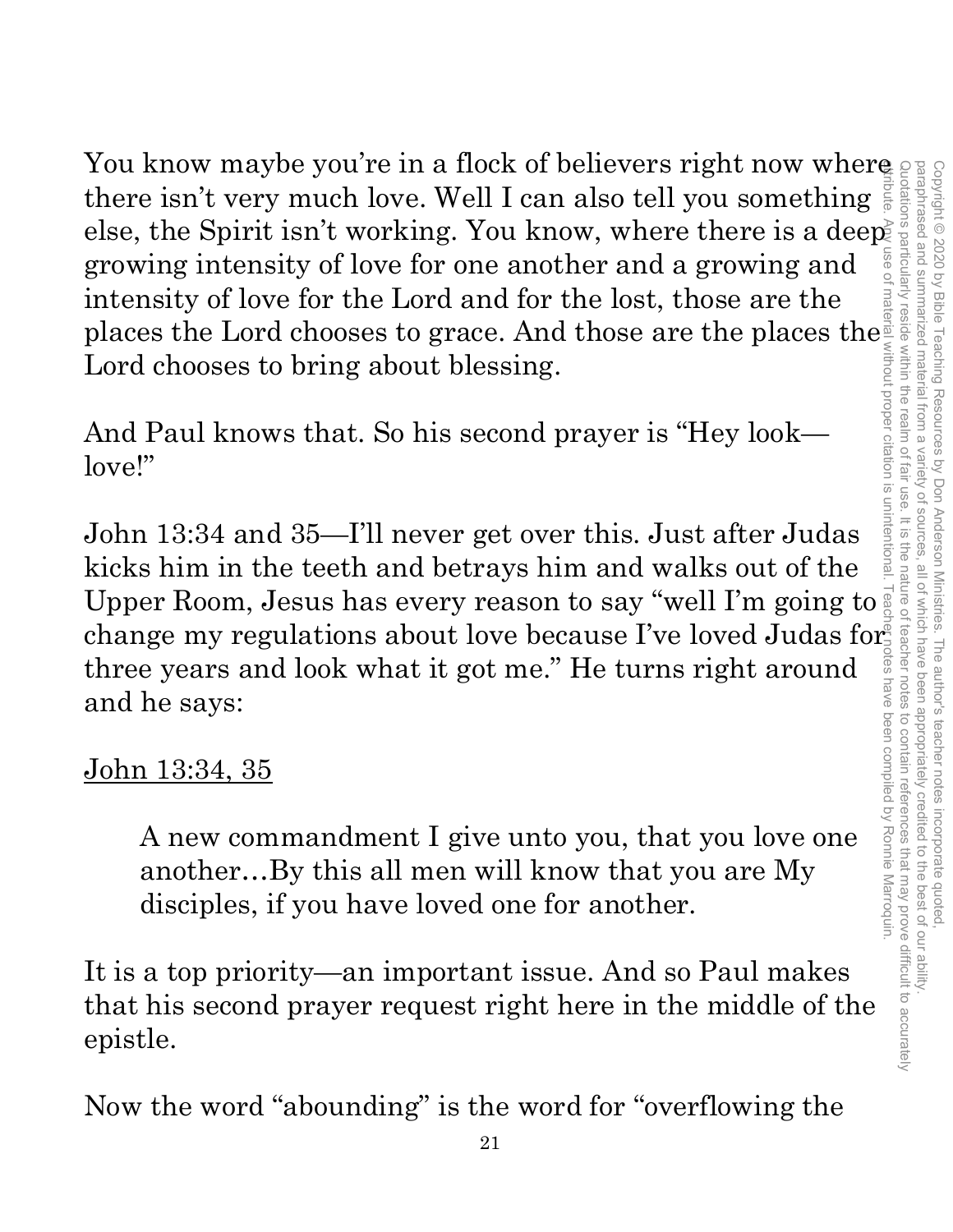container."

It's like Jesus said in John chapter 7 when He was talking about the presence of the Holy Spirit. He says:

#### John 7:38

…out of your innermost being flows rivers of living water.

It's more than you need. It is love that is overflowing the bucket. It's overflowing and has consumed the container.

I love the way Howard Hendricks describes a young believer as he tries to express one of his first prayers in public with a group of other men. He said:

(*Taking a Stand* by Howard Hendricks)

"Lord, this is Jim. I'm the one that met you last Thursday night. Forgive me, Lord, because I can't say it the way the rest of these people do, but I want to tell you the best I know how. I love you, Lord. Amen." (page unknown) It's like Josus said in John chapter 7 when He was talking<br>
about the presence of the Holy Spirit. He says:<br>
John 7:38<br>
...out of your innermost being flows rivers of living water<br>
It's more than you need. It is love that

And while the rest of them were scraping the galaxies and praying with great theological terminology, this dear guy know I do. And I express it to you in these simple and plain words."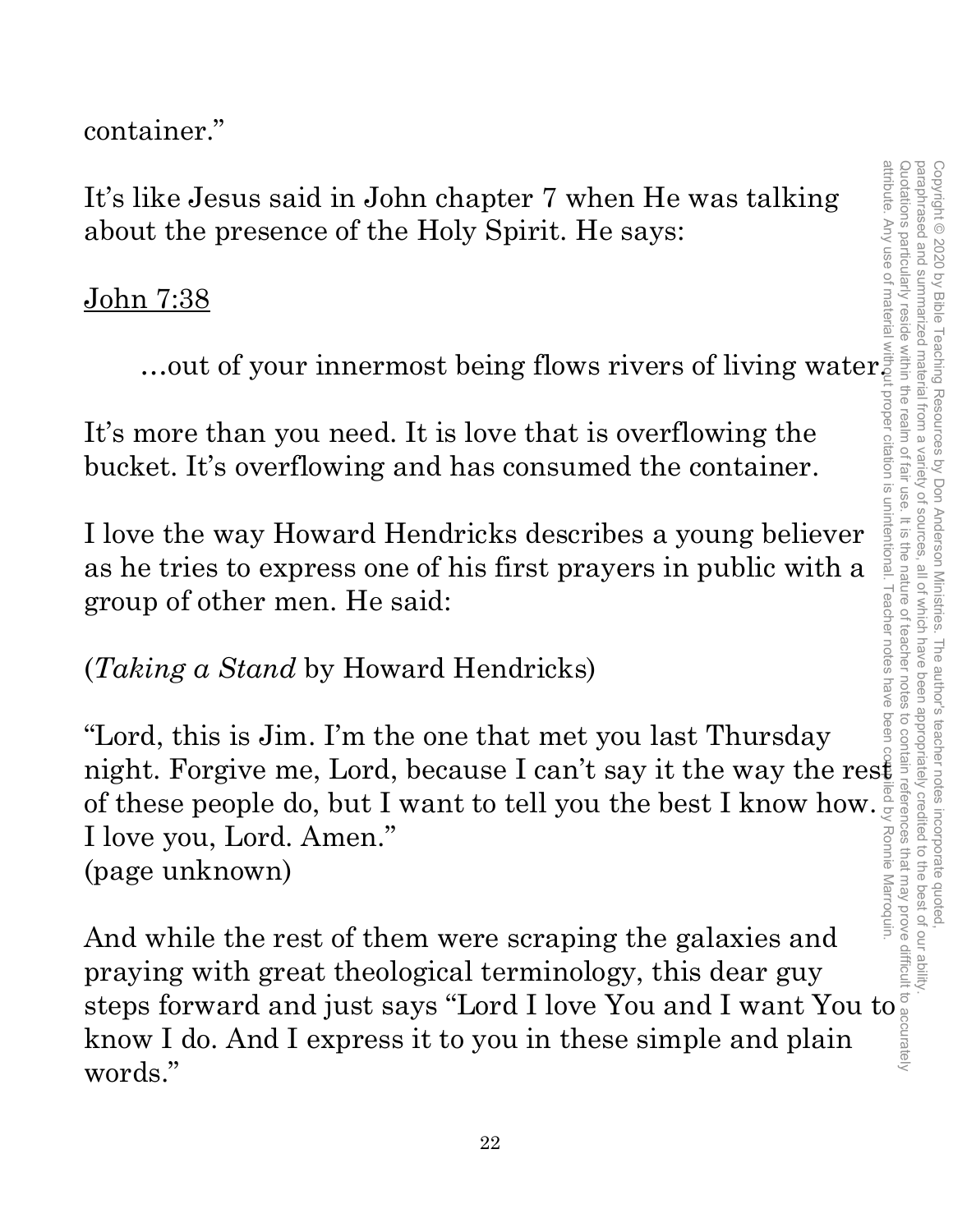Hannah Hurnard has written a book called *Mountain of Spices*. She has written *Hind's Feet on High Places*, which is a classic that's going to fall alongside *Pilgrim's Progress*.

And she's also written *Mountain of Spices*, which is on the fruit of the Spirit. And those two—to my way of thinking—are her best works.

When she's talking on love she says:

# (*The Mountain of Spices* by Hannah Hurnard)

When men love, they fulfill the law of their being. When they break the law of love, they disrupt and frustrate the very law of life. As long as they love, they are healthy and happy and harmonious. When they cease to love and begin to think envious, resentful, bitter, unforgiving and selfish thoughts; then they begin to destroy themselves, for every part of their being is then poisoned by unloving thoughts. When men love, they fulfill the law of their being. When they break the law of love, they disrupt and frustrate the very law of life. As long as they love, they are healthy and happy and harmonious. When they cease to love

Paul says "abound in love." I'm praying that you will, that you will overflow in it. Ronnie

had a fabulous ministry in Eastern Europe.

(*Fire in Your Heart* by Sammy Tippit)

Perhaps we have not come to grips with this truth because we are a generation of positive thinkers. We have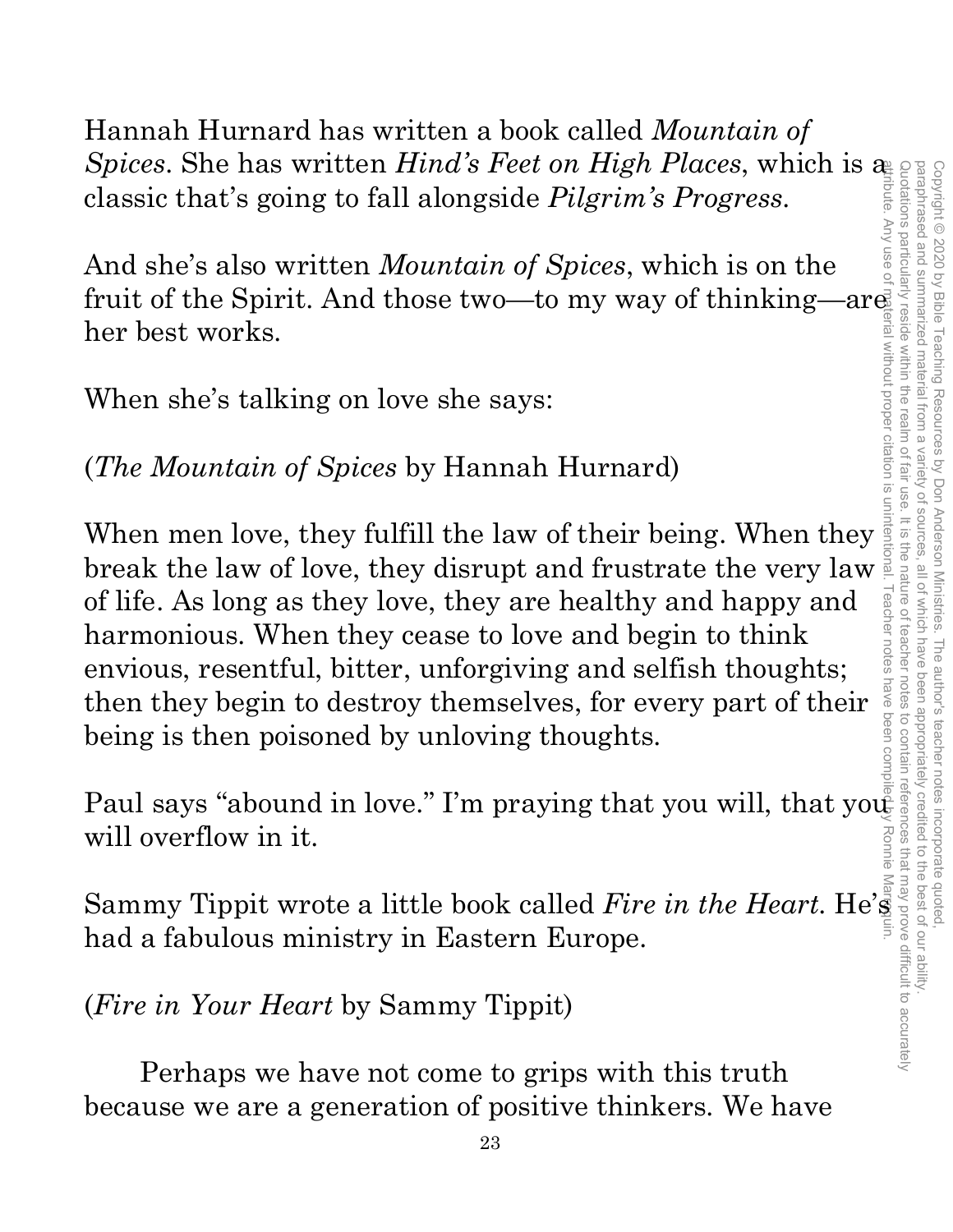positively thought ourselves to sleep in a bed of apathy. We must awaken! There are more people alive today than ever must awaken! There are more people alive today than ever before, and most of them admittedly are without Jesus Christ. Any use of material without proper citation They are going to hell. pp. 48-49

And he's calling with a clarion call for us to rise up and manifest the fruit of the Spirit of love in our lives!

Now you say "And I'm getting worn out!"

must awaken: Increase more people all to the said: "Defore, and most of them admittedly are without Jesus Christing<br>They are going to hell.<br>
pp. 48-49<br>
And he's calling with a clarion call for us to rise up and<br>
manifest t my love away, can I come for a refill?" You know, it's like you  $\frac{1}{2}$  just get to that point where, you know, how much more can I love? And how much more can I give? attribute. Any use of material without proper citation is unintentional. Teacher notes have been compiled by Ronnie Marroquin.

Barbara Johnson says, this is how you can tell:

(*Splashes of Joy in the Cesspools of Life* by Barbara Johnson)

just get to that point where, you know, how much more can I  $\frac{3}{2}$ <br>love? And how much more can I give?<br>Barbara Johnson says, this is how you can tell:<br>(*Splashes of Joy in the Cesspools of Life* by Barbara Johnson)<br>Do Do you know how you can tell if you are co-dependent? When you are dying, you see someone else's life pass before your eyes!

p. 122

We all know that! You're tired aren't you? You've been weary of loving. You've given and you've given and you've given. And maybe this is time to refuel the tanks. This is a time for you to be away like this. To realize and clarify your perspective and be filled with a fresh new love, you're ready to go down that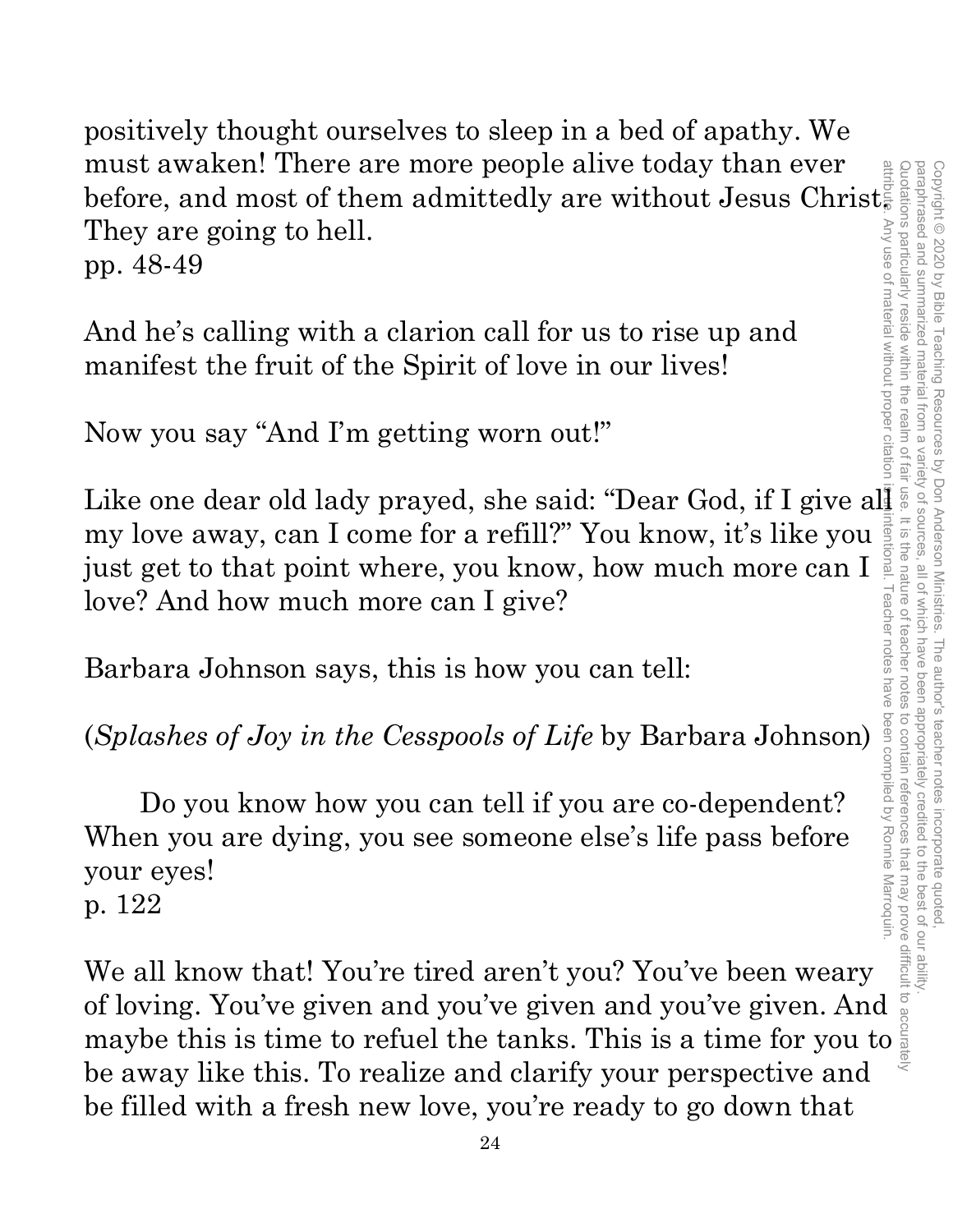hill to meet the demands of ministry that's there before you.

May God help you in these days to experience that! Realize May God help you in these days to experience that! Realize that these first two prayer requests are vital issues in your life where you are today. And more than how much time do you  $\frac{1}{8}$  pray, recognize Paul's prayin where you are today. And more than how much time do you pray, recognize Paul's praying for really three things that you really need.

Maybe you need direction right now, in your life, in some specific areas.

Maybe you say "I am empty and I need a refill on love!"

But more even than that, maybe you're saying "Boy God, I'm not very holy." And his prayer—his final prayer—is for holiness. Look at that.

# **v. 13 so that He may establish your hearts blameless in holiness in the presence of our God and Father at the coming of our Lord Jesus with all His saints.**

Every one of the chapters ends speaking about that coming of Christ. And here again he says "may your hearts be established blameless in holiness in His presence."

Notice the little word "may" again—so there's your third request.

Petition #1 in verse 11 had to do with DIRECTION.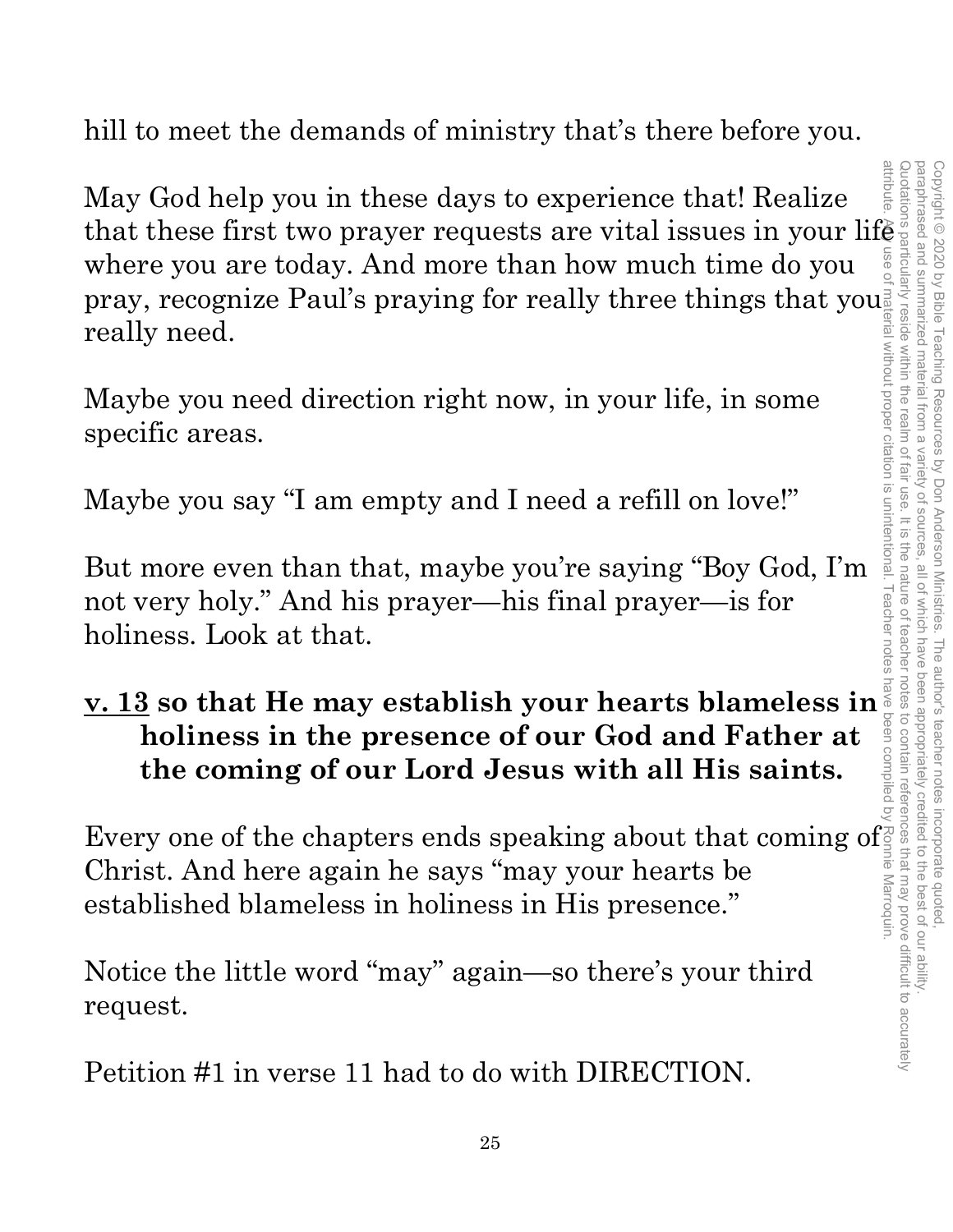Petition #2 in verse 12 has to do with LOVE.

Petition #3 in verse 13 has to do with HOLINESS.

What a beautiful prayer and how relevant to the twentieth century!

Are these not the greatest needs you bring to this mountain?

For DIRECTION, for LOVE, and for a pursuit of HOLINESS that will actually demand respect by those who see you in the valley because you really are walking with the Lord.

Now the apostle Paul recognized the fact that God is sovereign and so he uses the little word "may…may…may."

You see, love will always affect the way we live.

In a marriage relationship, we are separated unto our wives. We are separated to God and to the Lord Jesus Christ. And His primary objective in our lives is holiness.

### 2 Corinthians 6:17, 18

"Come out from their midst and be separated," says the Lord. "Don't touch what is unclean; and I'll welcome you. I'll be a father to you, and you shall become sons and daughters to Me," says the Lord Almighty.

Now let's just take a little bit closer look at the thirteenth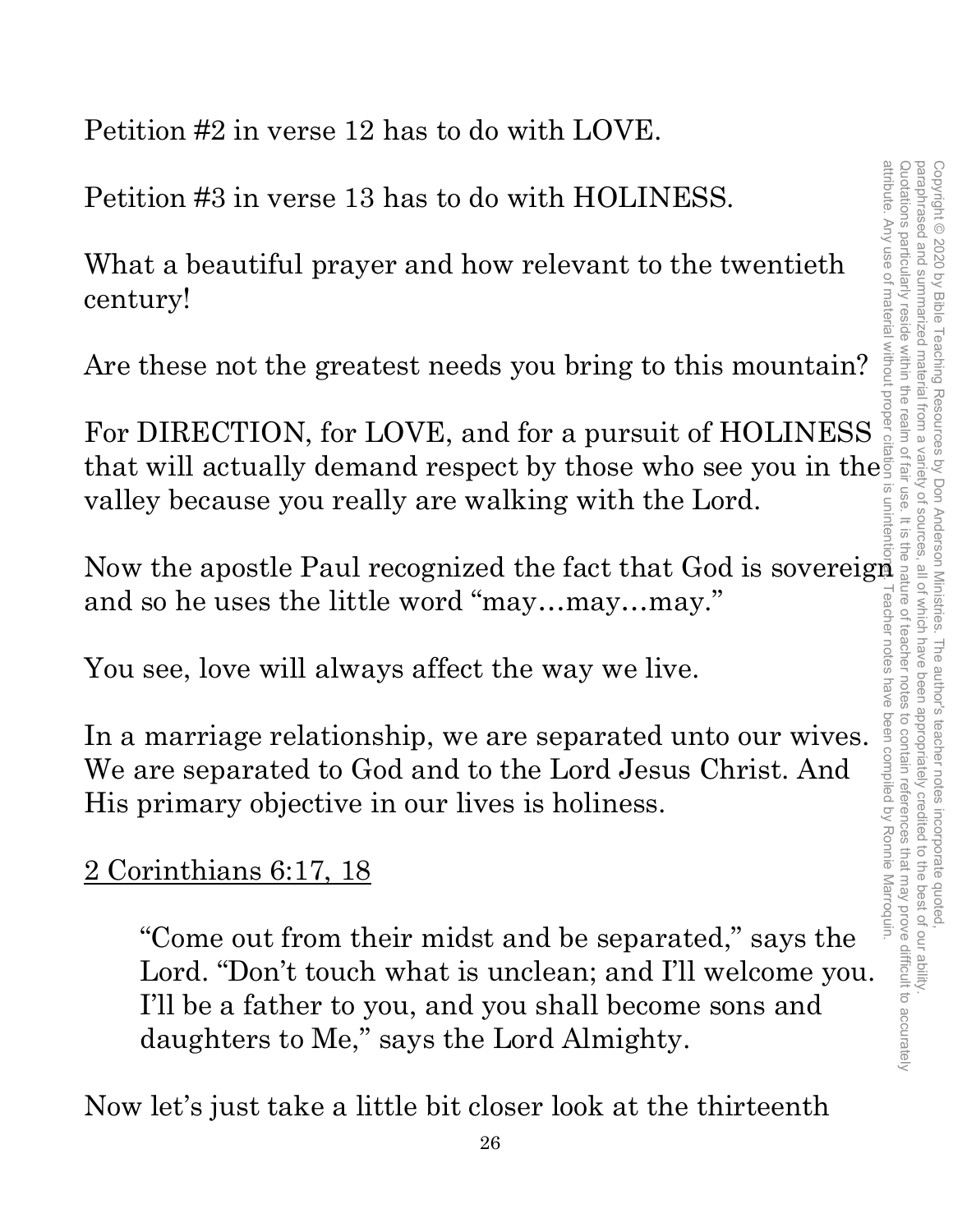verse as we prepare to finish this study.

"so that He may"—WHAT?—"establish your hearts…"

Do you know what the Greek word is? That's the Greek word *stērizō*.

When we think of steroids, what do we think? We think of strength.

So you could say this is "may He strengthen your hearts in holiness." May He form a foundation so that you're able to stand.

Dr. Andrew Bonar, a saintly man, wrote in his diary: "Tonight I gave myself to a time of waiting upon the Lord. I had not been much in the spirit of prayer, but now several things have become clear to me. I realize I have not communed enough with the Lord, nor come to Him as often as I should. Little forethought has been given to the requests I've made. There has been much conversing and outward engagement with men, but I have not been occupied enough with God himself. I also realize that a closeness to Him gives abundant strength and is like sunlight shining through the clouds on a gloomy day."

(From InfoSearch 2.21)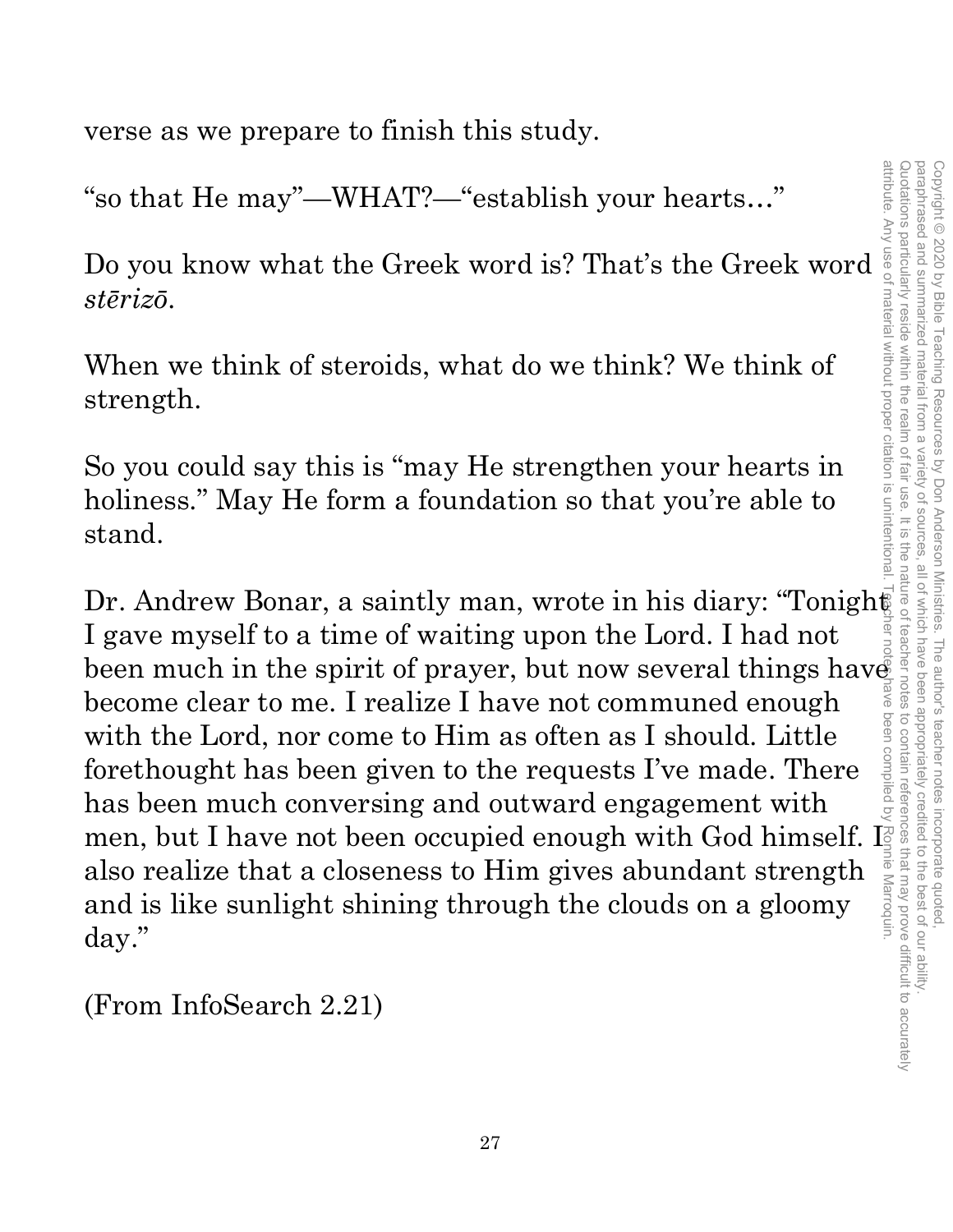And so he's honestly saying "I'm practicing His presence. I'm spending time with Him because I've allowed distance to come between."

### <u>2 Samuel 22:33</u>

It is God who arms me with strength and makes my way perfect.

## Philippians 4:19

My God shall supply all your needs according to His riches in glory in Christ Jesus.

Paul says:

"Whatever happens, whether I come to you or not, I want you to increase in love. But I also want something else to holiness."

The more you love, the more you're set apart.

happen. I want your hearts to be established, blameless in<br>holiness."<br>
more you love, the more you're set apart.<br>
l concludes this wonderful prayer with "so may He<br>blish your hearts blameless in holiness in the presence o Paul concludes this wonderful prayer with "so may He Frame with the more you love, the more you're set apart.<br>
The more you love, the more you're set apart.<br>
Paul concludes this wonderful prayer with "so may He<br>
establish your hearts blameless in holiness in the presence of our Lord."

Now, let's think about that for a minute.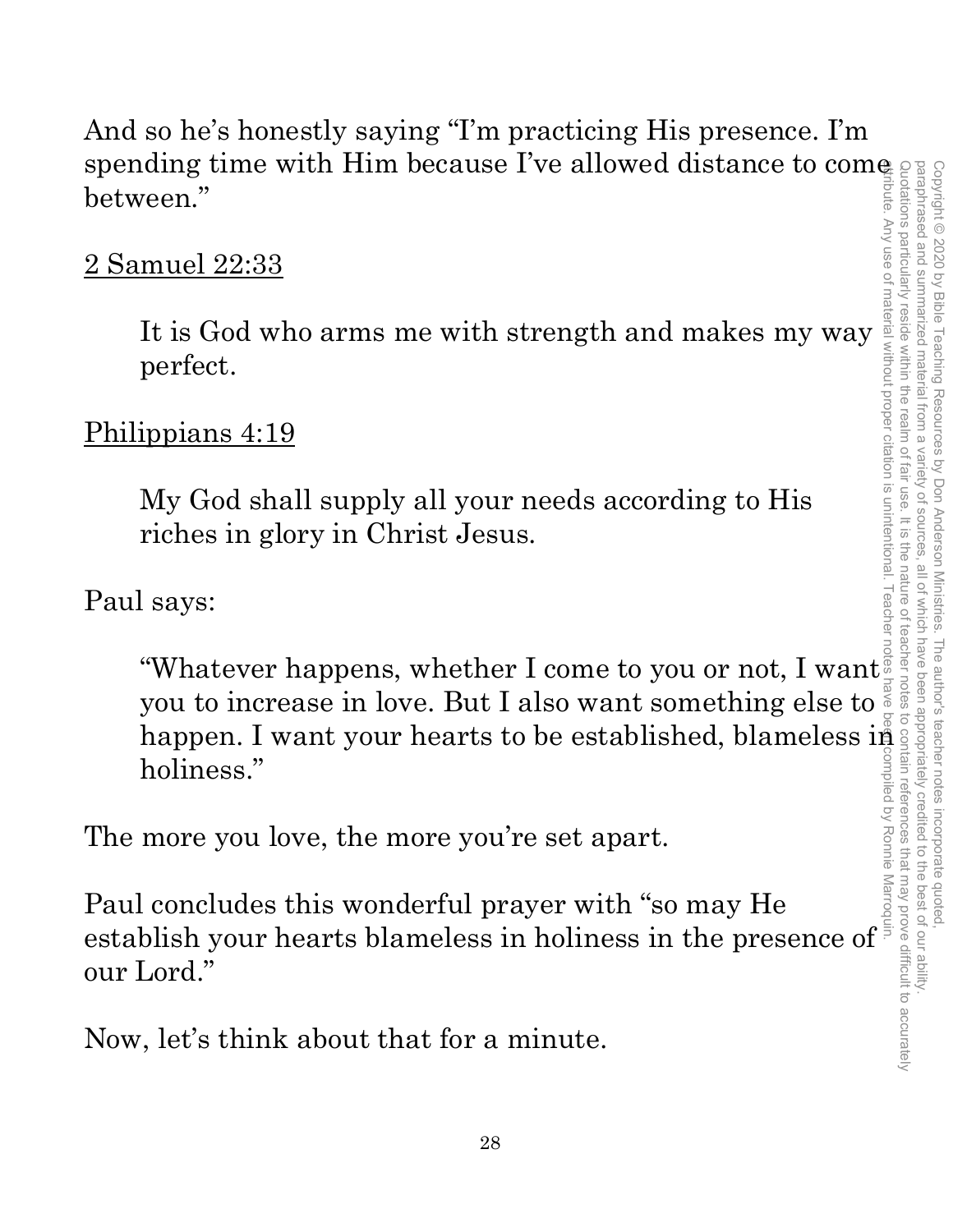Where does this prayer find you? Which one of those three things is the Spirit of God talking to you about right now?

Is it a need for DIRECTION that you're brought here? And maybe you're seeking His face afresh with regard to that.

Maybe it's LOVE? Maybe it's the fact that you've kind of grown cold. The demands of ministry have really gotten to you.

Or maybe this is a time for the roots to go down deep and to establish yourself in certain areas of HOLINESS where you have been so shallow. And you're coming and naming a holy God but you're really not spending time close enough to Him things is the Spirit of God talking to you about right now?<br>
Is it a need for DIRECTION that you're brought here? And<br>
maybe vou're seeking His face afresh with regard to that.<br>
Maybe it's LOVE? Maybe it's the fact that y to become. things is the Spirit of God talking to you about right now?<br>
Is it a need for DIRECTION that you're brought here? And<br>
maybe you're seeking His face afresh with regard to that.<br>
Maybe it's LOVE? Maybe it's the fact that yo

You know, all of these can be part and parcel of your life.

- 1. 1 John 3:2, 3
- 2. 1 John 2:28

And so the spirit of God can be at work at this moment.

who is a pastor at Lakewood Baptist in Lakewood, California for a number of years. And then was in a Edina, Minnesota. But he tells a story: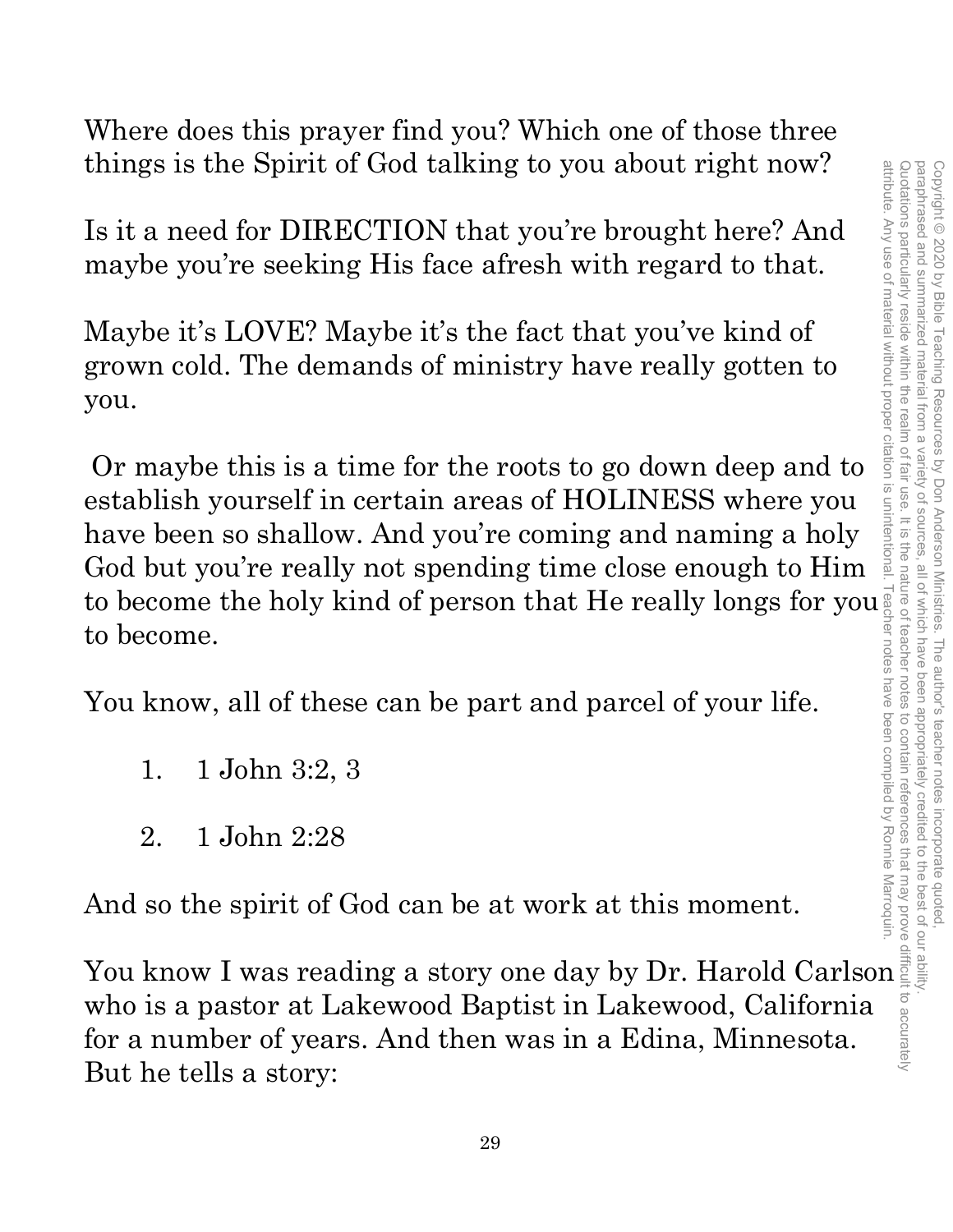The afternoon recreational period was just over and the pastor was sitting on the shore preparing his thoughts for the evening Bible hour. Out on the lake all of a sudden he saw a struggling form in the water. Quickly he stripped down and began swimming toward this struggling form. When he arrived at the place, the person had already sunk to the bottom. The pastor immediately began to search and pulled the young girl to shore whereupon he cried for help. A resuscitator soon was brought and the young lady lived.

A number of years later the pastor tells of the wedding which he had in his church. What a beautiful wedding it was. Everything was in place and the candle lighters had already lighted the candles and the male part of the party was already on the platform. Down the aisle came the bridesmaids, maid of honor and then this beautiful bride. The service was performed, the pastor had just introduced them as Mr. and Mrs. and the bridal party was making its exit when the bride stopped and left the arm of her new husband. She came to embrace the pastor and with tears flowing down her cheeks, she simply said "Thank you making this moment possible." (source unknown)

You know:

If He should come today And find my hands so full Of future plans however fair In which my Savior has no share, What would He say?

paraphrased and summarized material from a variety of sources, all of which have been appropriately credited to the best of our ability attribute. Any use of material without proper citation is unintentional. Teacher notes have been compiled by Ronnie Marroquin.Quotations particularly reside within the realm of fair use. It is the nature of teacher notes to contain references that may prove difficult to accurately paraphrased and summarized material from a variety of sources, all of which have been appropriately credited to the best of our ability. Copyright © 2020 by Bible Teaching Resources by Don Anderson Ministries. The author's teacher notes incorporate quoted Copyright © 2020 by Bible Teaching Resources by Don Anderson Ministries. The author's teacher notes incorporate quoted,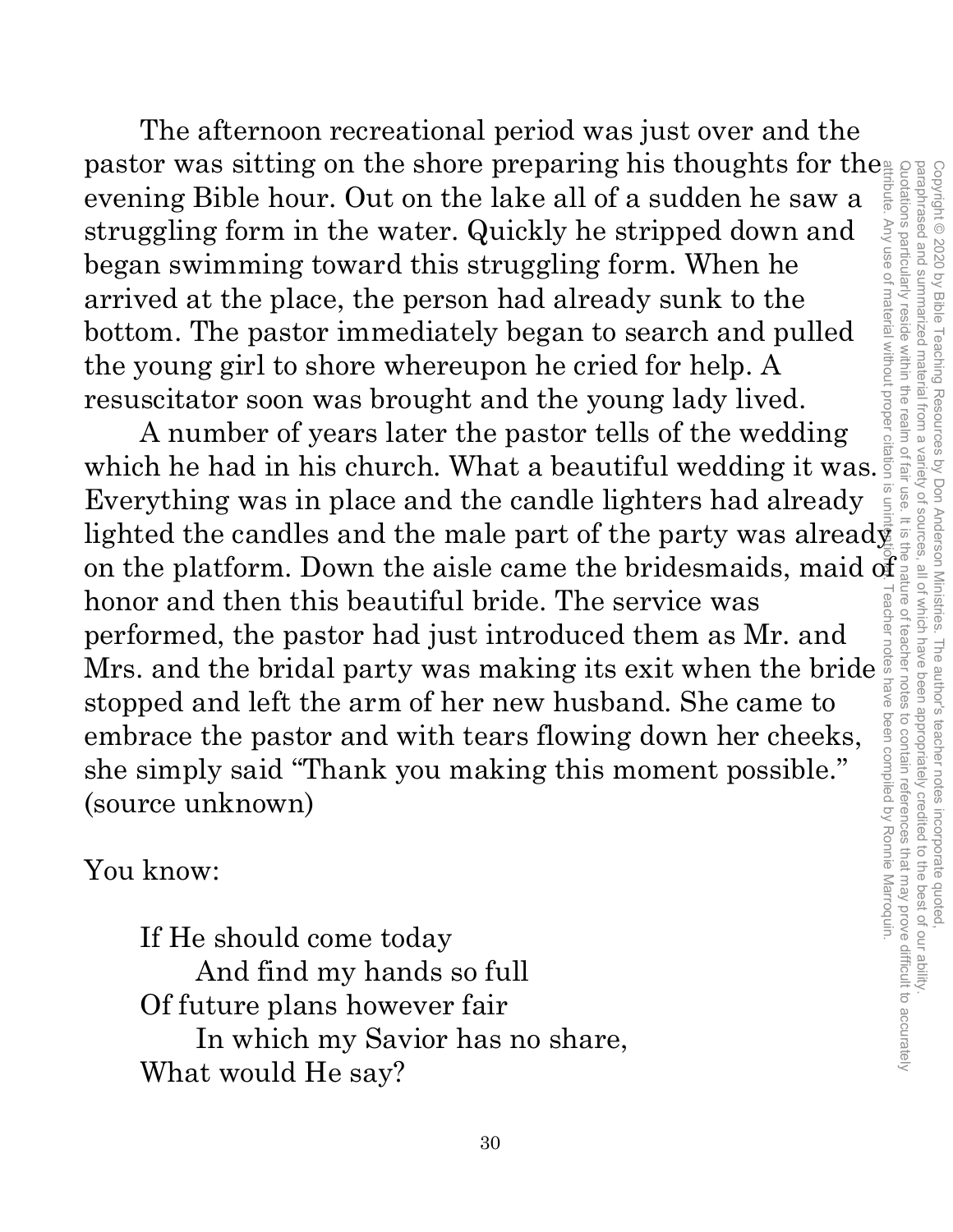If He should come today And find my love so cold, My faith so very weak and dim, I had not even looked for Him, What would He say?

If He should come today And find I had not told one soul About my heavenly Father Whose blessings all my way attend, What would He say?

If He should come today, Would I be glad, quite glad Remembering He had died for all And none through me had heard His call, What would He say? (source unknown)

Paul prays for three things:

- 1. DIRECTION,
- 2. LOVE, and
- 3. HOLINESS.

William Carey said:

Expect great things from God, and attempt great things for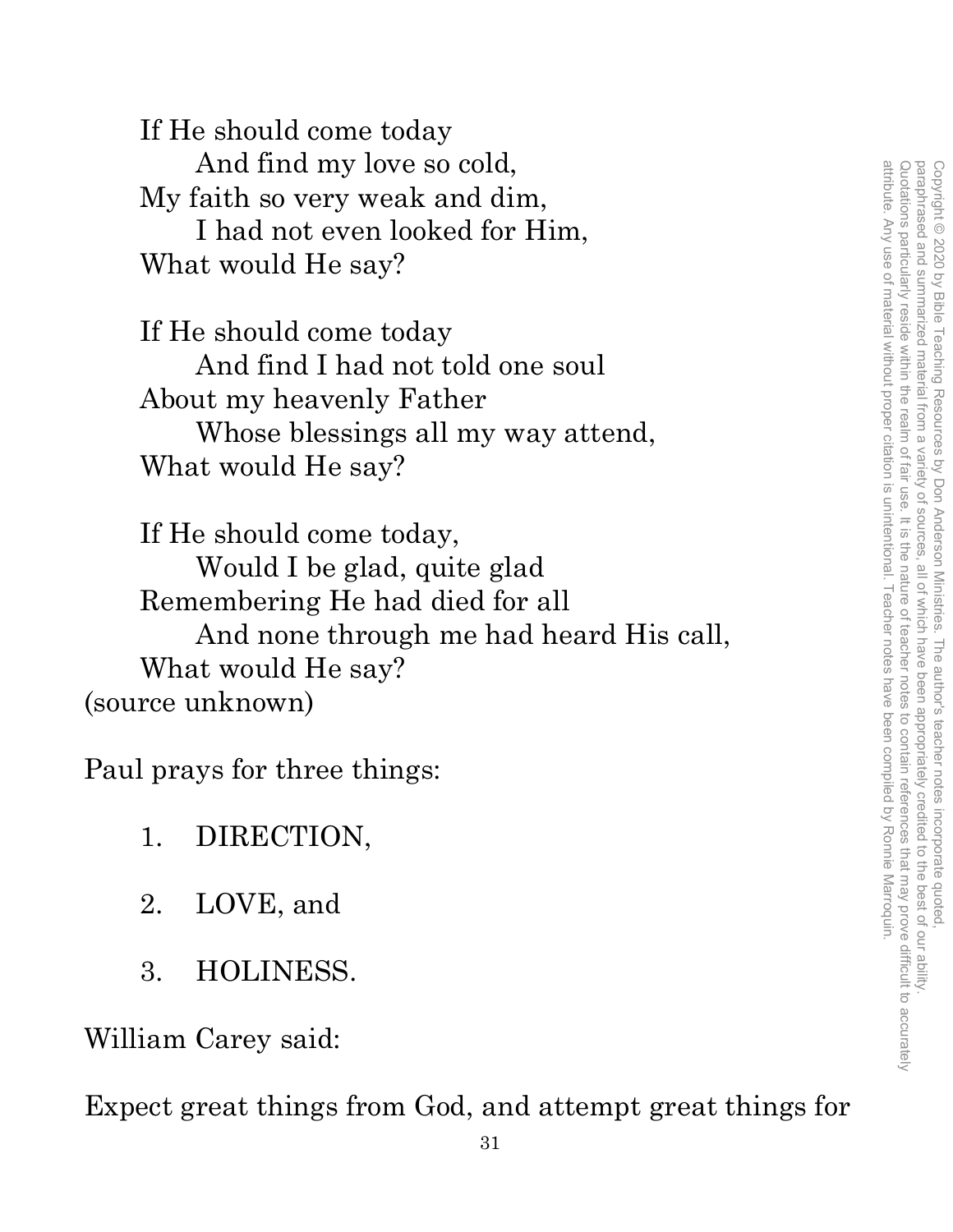God. (source unknown)

Henrietta Mears, who touched so many lives in her long and fruitful ministry—the names of the people that she had an impact on is like Hebrews chapter 11. Because in that group is Bill Bright and Campus Crusade. And in that group is Billy Graham and the millions of people that he's touched. Came from the fervent faith of this dear lady and she said this as her life came to a close:

If I had my life to live over again I would just believe God. (source unknown)

Now there are ten lessons. Let me share them and they'll be here for you in the front.

Lesson #1: When we come to God in prayer we must recognize His sovereignty.

That's a vital part.

Lesson #2: The Father's purpose, plan and program for us might be quite different than we think, and therefore it is our place to submit and to surrender.

Lesson #3: The Lord has promised to direct our steps in the path of His choosing. His path is revealed by prayer.

Lesson #4: Growing and increasing in our capacity for love is a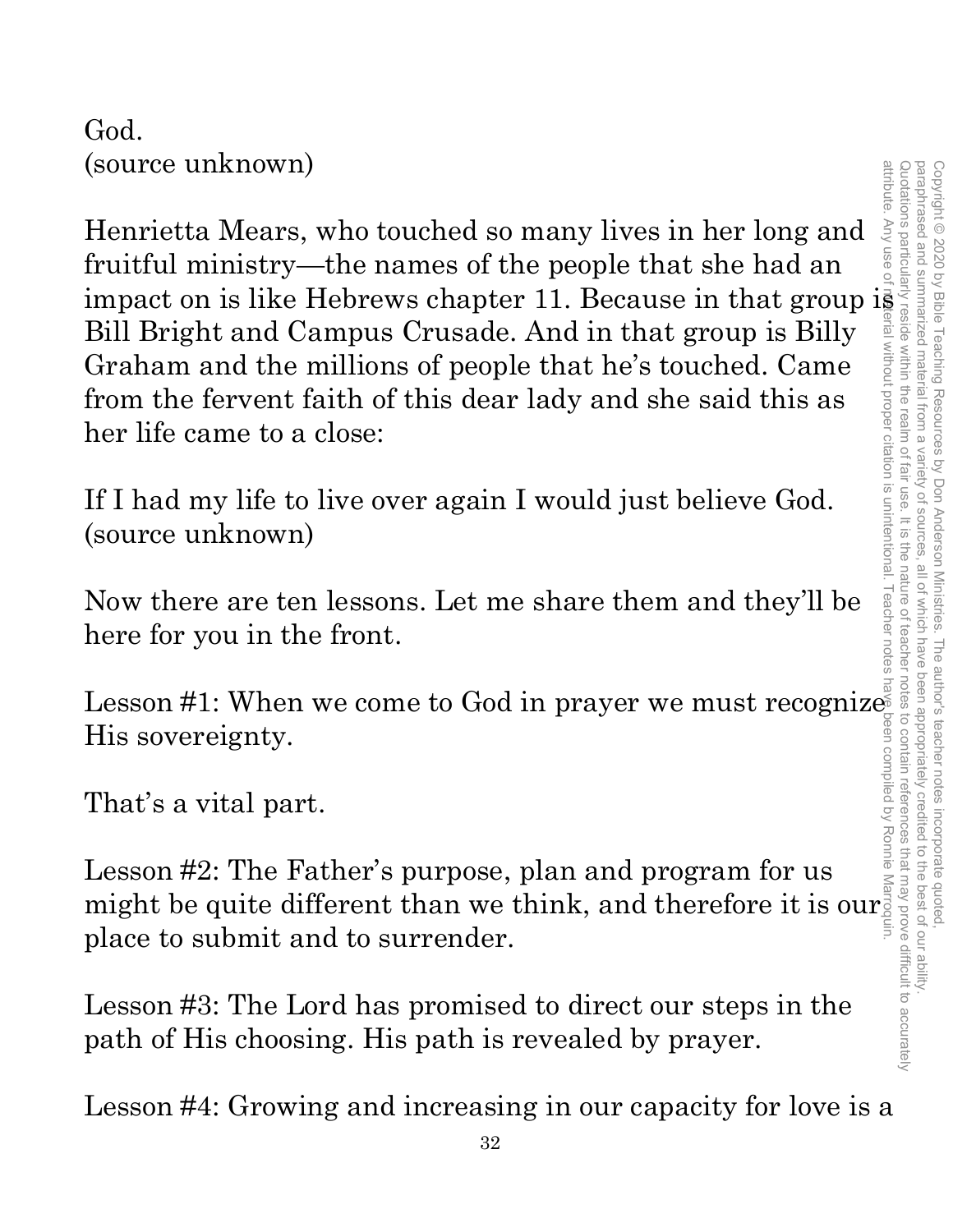lifetime experience with our Lord.

Lesson #5: It is the Lord who produces His love in us.

Lesson #6: We are to love those who are IN the family and those who are OUT of the family.

Lesson #7: It is the Lord who will strengthen and establish us.

Lesson #8: We will stand spotless before His throne because of His work in our lives.

Lesson #9: Are you going to be there "when the saints go marching in"?

Lesson #10: How is your prayer life?

You know, Jude ends with that glorious benediction:

#### <u>Jude 24, 25</u>

Now the B. D. Movement and provided all of it in just a little<br>
Now F. B. Movement and provides before His throne because of<br>
work in our lives.<br>
Now his your grayer life?<br>
Son #10: How is your prayer life?<br>
<br>
son #10: Ho present you faultless before the presence of His glory with exceeding joy, to the only wise God our Savior, be glory and majesty, dominion and power, both now and forevermore. attribute. Any use of material without proper citation is unintentional. Teacher notes have been compiled by Ronnie Marroquin.

You know F. B. Meyer capsulized all of it in just a little statement that I had under the glass on my desk for a number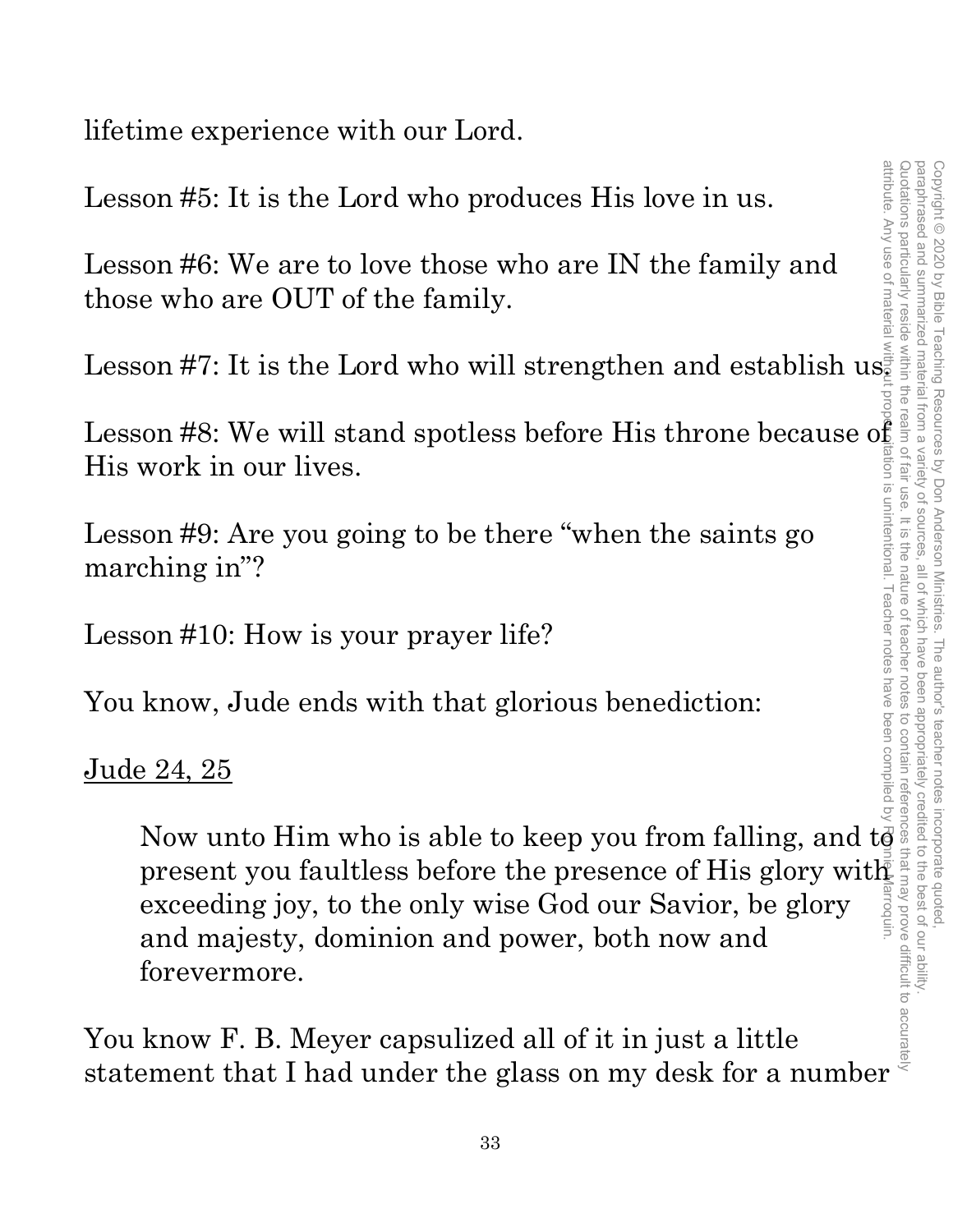paraphrased and summarized material from a attribute. Any attribute. Any use of material without proper citation is unintentional. Teacher notes have been compiled by Ronnie Marroquin.Quotations particularly reside within the realm of fair use. It is the nature of teacher notes to contain references that may prove difficult to accurately paraphrased and summarized material from a variety of sources, all of which have been appropriately credited to the best of our ability. Copyright<sup>©</sup> Copyright © 2020 by Bible Teaching Resources by Don Anderson Ministries. The author's teacher notes incorporate quoted, 2020 by Bible Teaching Resources by Don Anderson Ministries. The author's teacher notes incorporate quoted variety of sources all of which have been appropriately credited to contain references that may prove difficult to accurate to the best of our ability

of years in my early ministry when I had glass on my desk. And this is what he wrote:

Never act in panic, nor allow man to dictate to you; calm And this is what he wrote:<br>
Never act in panic, nor allow man to dictate to you; calm<br>
yourself and be still; force yourself into the quiet of your close<br>
until the pulse beats normally and the scare has ceased to<br>
distur until the pulse beats normally and the scare has ceased to disturb. When you are most eager to act is the time when you will make the most pitiful mistakes. Do not say in your heart what you will or will not do, but wait upon God until He makes known His way. So long as that way is hidden, it is clear that there is no need of action, and that He accounts Himself responsible for all results of keeping you where you are.

(From InfoSearch 2.21)

There was a prominent individual who told the story of his little daughter who often supplemented her evening prayer with special favors from the Lord. However, one night she changed it. And with a sweet afterthought she closed her times of prayer with these words: "And now, God, what can I do for You?"

(From InfoSearch 2.21, paraphrased)

You know, what is it that I can give to You for all that You give to me?

Father, we thank You for the fact that we can talk about such personal areas of our lives. And thank You that Paul in this little capsule prayer of three verses in the middle of this great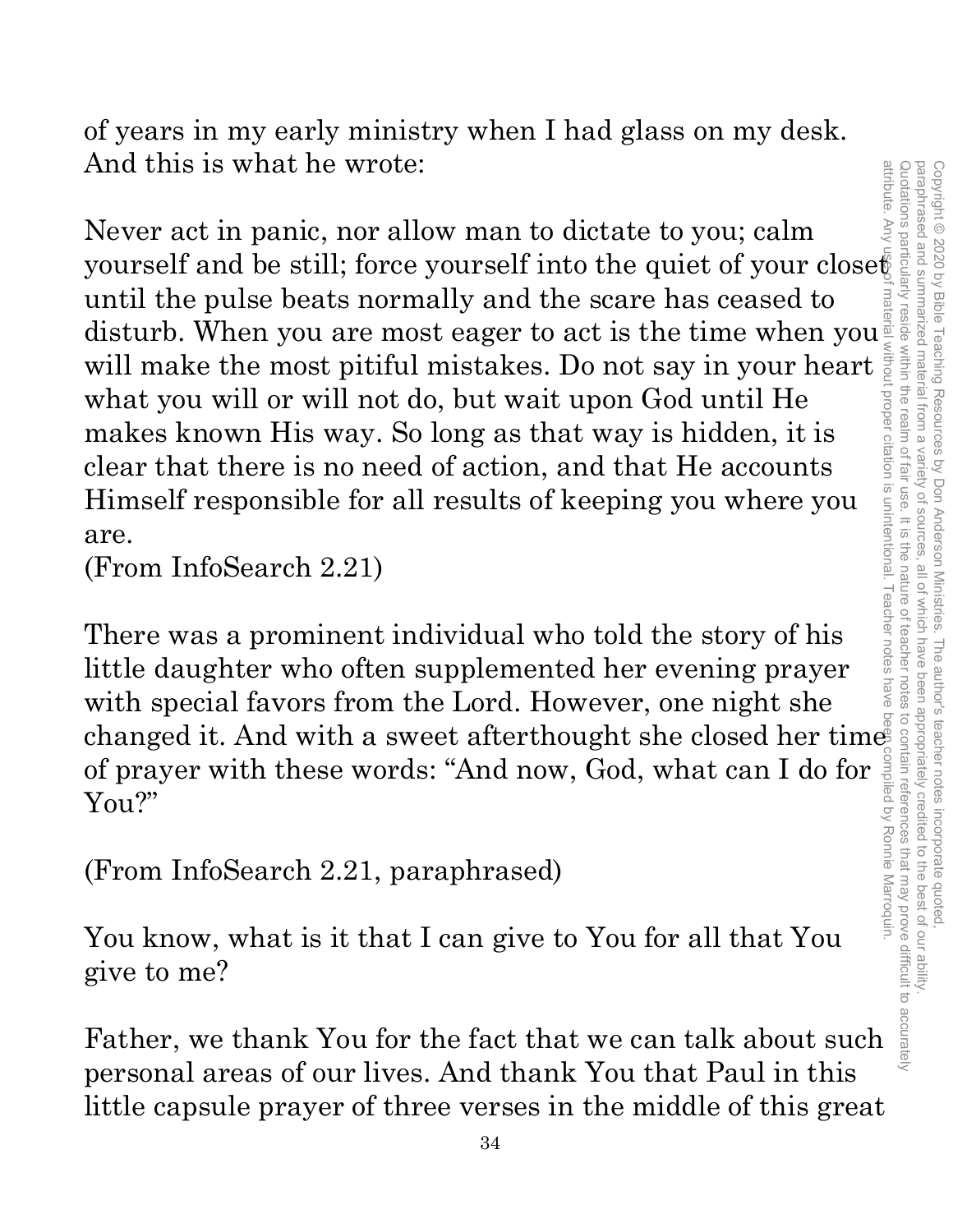epistle stops to deal with the three things that we probably have brought up the hill. Direction, love and holiness. And Father we know as we throw that in reverse, and we demonstrate the holy life, Your love is going to super-abound and overflow and we're going to be sensitive to Your direction. And I pray that You'll teach us how to lay hold of that. And if we're stressed out by some things that are really bothering  $\text{us}_{\frac{1}{2}}$ things that seem to make our lives so out of control, we will come back once again and truly intercede—truly spend time communing here with You in this wonderful place where we can sense so much of Your presence. Not only in the people and the staff, but in this very place that you've created for us to be away for this time. Speak Lord for Your servant heareth. Father, give us time to be still and to know that You're God and that You'll do some deep and significant work in each of these dear lives. In Jesus' name we pray. Amen. attribute. Any use of material without proper citation is unintentional. Teacher notes have been compiled by Ronnie Marroquin.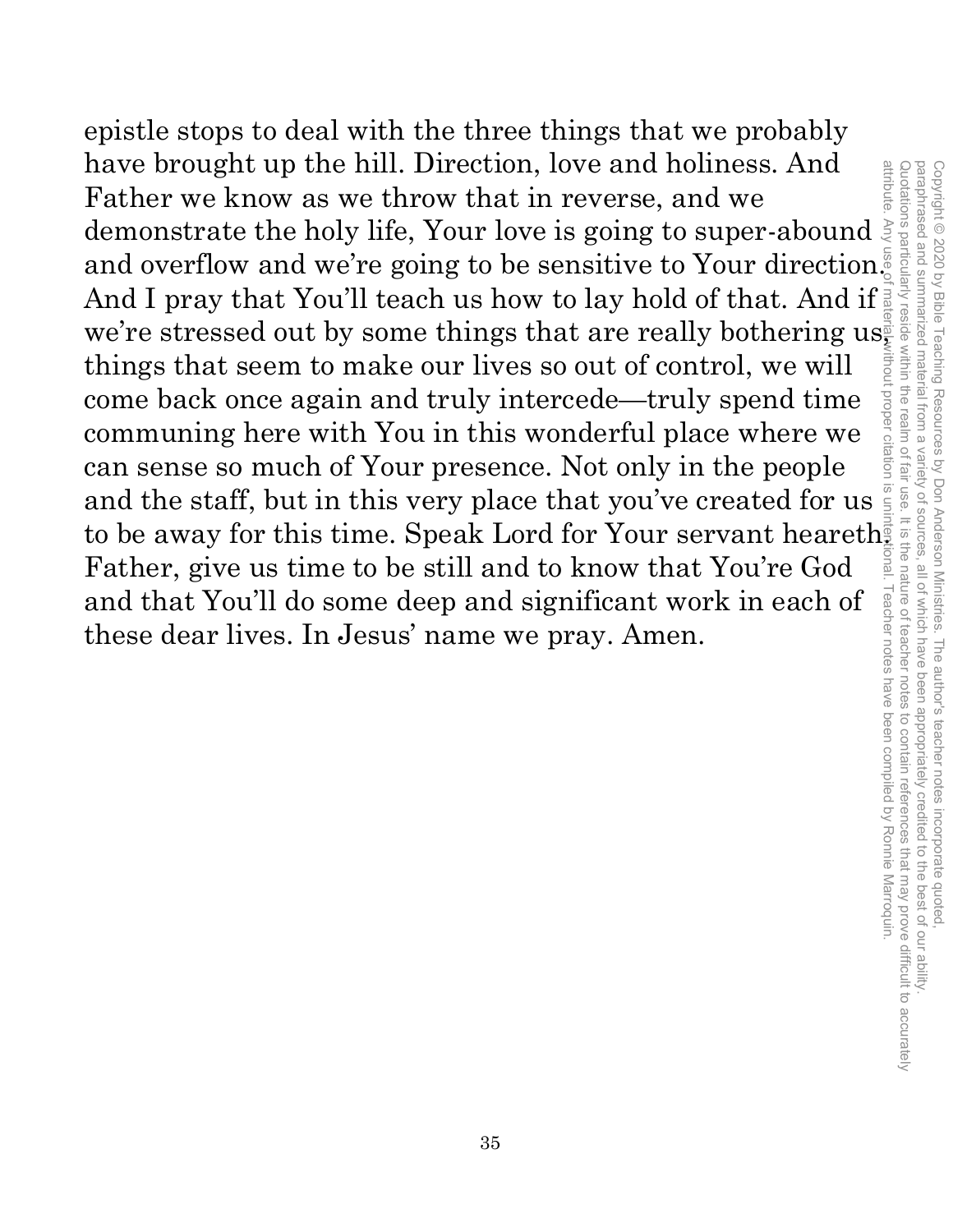# **A Practical Study of 1 THESSALONIANS: Your Spiritual Checkup**

## **"Victory in Areas of Vulnerability"**

Key verse  $3:10$  — *"night and day praying as earnestly as possible that we* 

> *might see your face and complete what is lacking in your faith"*

### **QUESTION NUMBER SIX – HOW IS YOUR PRAYER LIFE? – 1 THESSALONIANS 3:11-13**

#### **KEY VERSE 3:11 NOTES**

v. 11 Now may our God and Father Himself and our Lord Jesus direct our way to you; v. 12 and may the Lord cause you to increase and abound in love for one another, and for all men, just as we also do for you; v. 13 so that He may establish your hearts blameless in holiness in the presence of our God and Father at the coming of our Lord Jesus with all His saints.

#### **QUESTIONS:**

1. Read 1 Thessalonians 3:11-13 and in your own words pull out the main thought of this passage.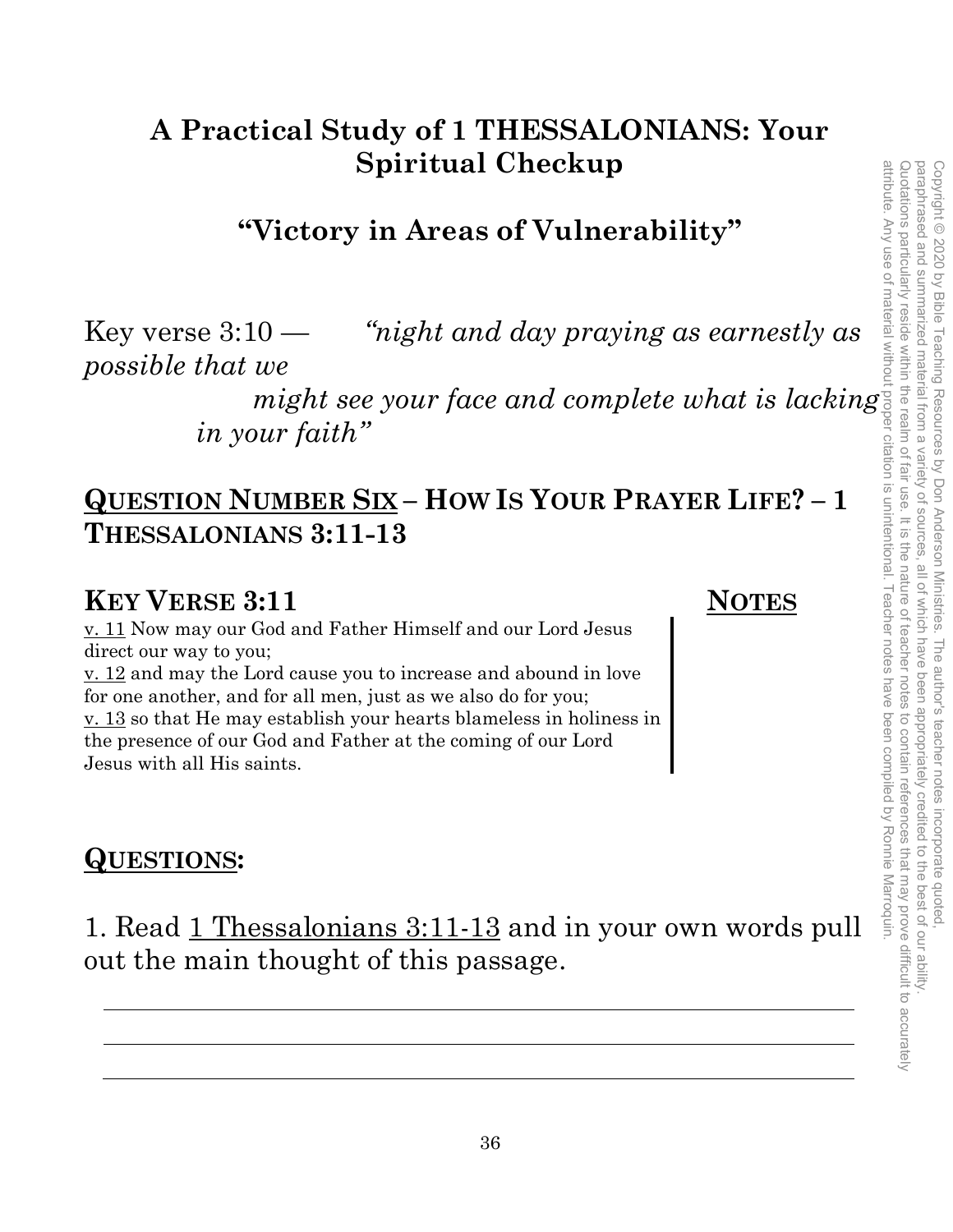2. For what does Paul pray in <u>verse 11</u>?

3. What is the content of his prayer in <u>verse 12</u>?

4. Why does Paul pray the way he does, according to <u>verse 13</u>?

5. According to 1 John 3:2 what is going to happen when the Lord Jesus comes again?

6. How is your personal prayer life? How much do you pray? How often do you pray? What are the concerns for which you pray?

<u> 1989 - Johann Barn, mars ann an t-Amhain ann an t-Amhain an t-Amhain an t-Amhain an t-Amhain an t-Amhain an t-</u>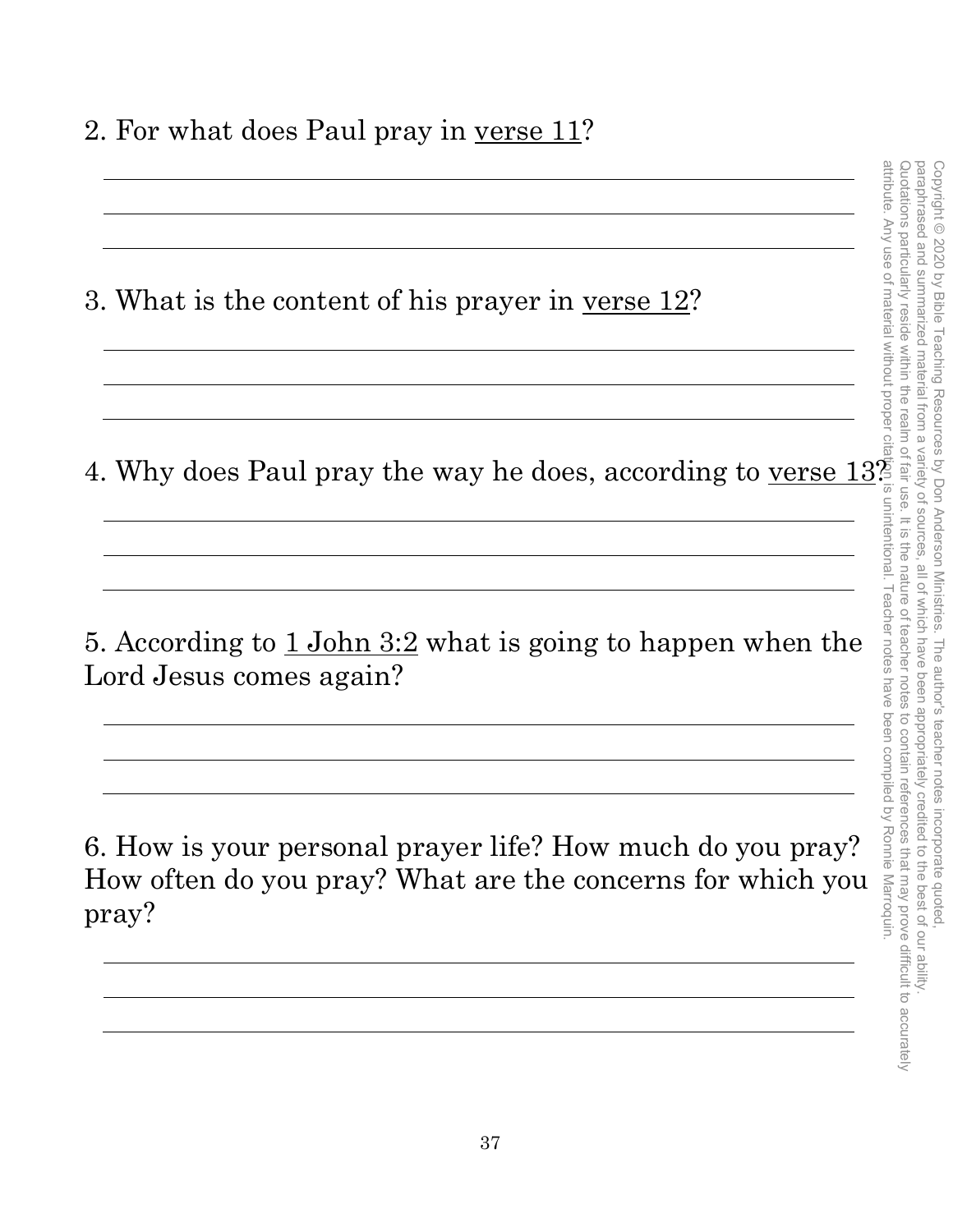7. Do you pray often or only when you have problems that you cannot handle?

8. According to John 16:24 what has the Lord promised to us? Look up some other prayer promises in the Word so you can share them.

9. What verse in the study has meant the most to you?

10. What lesson have you learned from this study?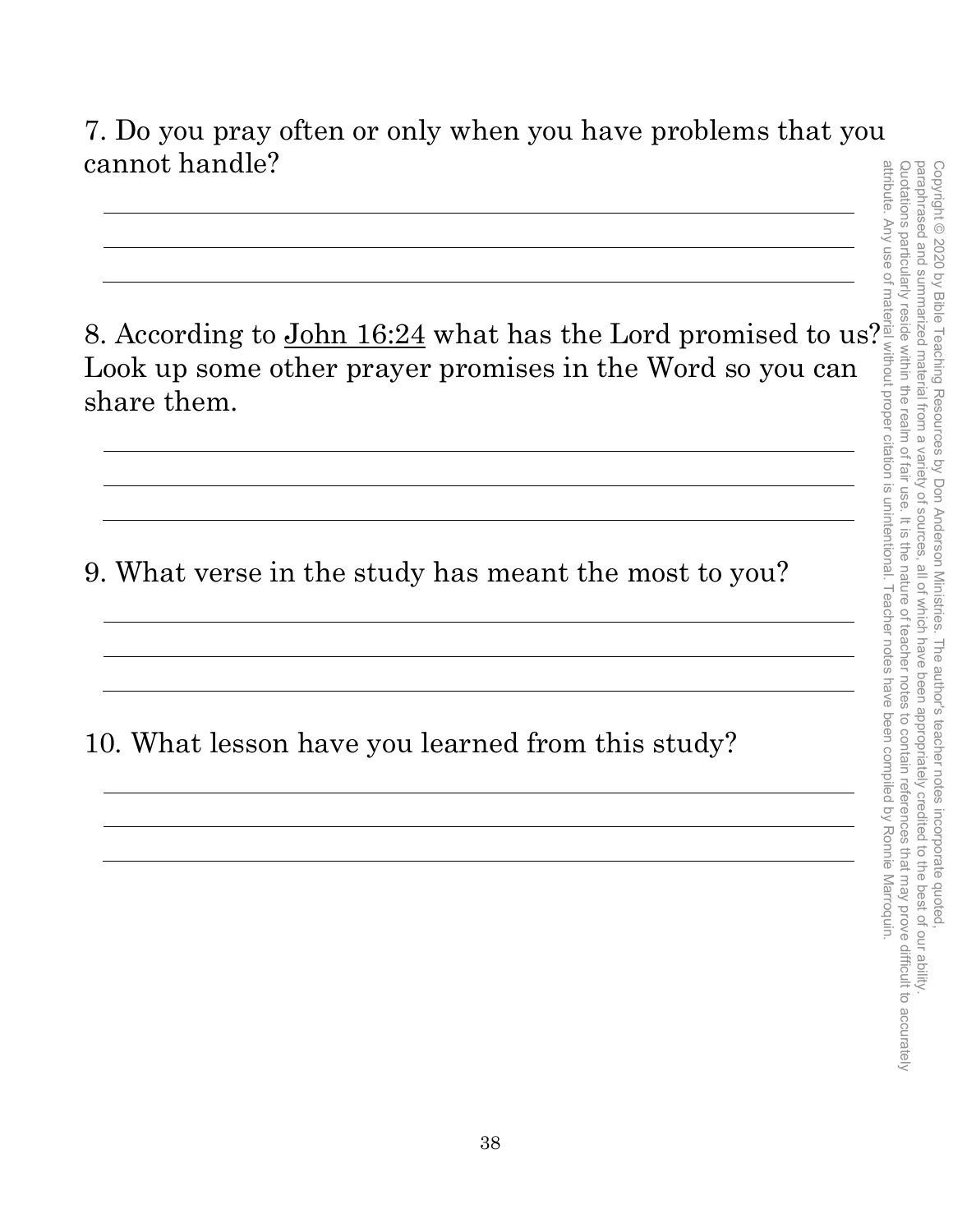## **LESSONS FROM THE PASSAGE:**

study?

- LESSON #1: When we come to God in prayer, we must recognize His sovereignty.
- What are some of the lessons we can learn from this particular<br>study?<br>LESSON #1: When we come to God in prayer, we must<br>recognize His sovereignty.<br>LESSON #2: The Father's purpose, plan and program for us<br>might be quite di LESSON #2: The Father's purpose, plan and program for us  $\frac{1}{2}$ <br>SSON #1: When we come to God in prayer, we must<br>recognize His sovereignty.<br>SSON #2: The Father's purpose, plan and program for us<br>might be quite different than we think, and therefore it is our place to submit and to surrender.
- LESSON #3: The Lord has promised to direct our steps in the path of His choosing. His path is revealed by prayer. LESSON #3: The Lord has promised to direct our steps in the<br>
path of His choosing. His path is revealed by prayer.<br>
LESSON #4: Growing and increasing in our capacity for love<br>
is a lifetime experience with our Lord.<br>
LESS
- LESSON #4: Growing and increasing in our capacity for love is a lifetime experience with our Lord. LESSON #4: Growing and increasing in our capacity for love is a lifetime experience with our Lord.<br>
LESSON #5: It is the Lord who produces His love in us.<br>
LESSON #6: We are to love those who are in the family and those w
- LESSON #5: It is the Lord who produces His love in us.
- LESSON #6: We are to love those who are in the family and those who are out of the family.
- us.
- of His work in our lives.